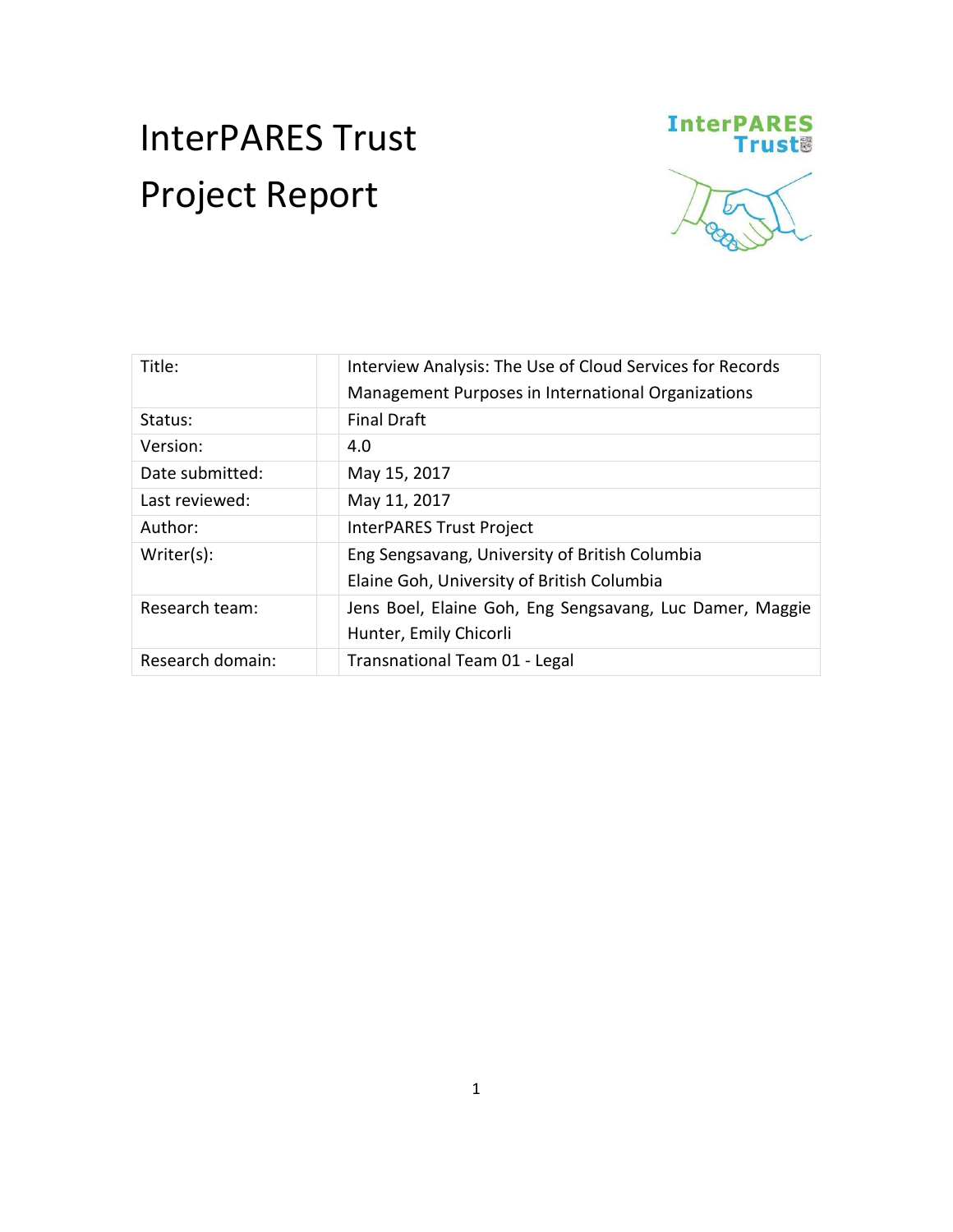## Document Control

| Version history |            |                       |                                 |  |  |
|-----------------|------------|-----------------------|---------------------------------|--|--|
| Version         | Date       | By                    | Version notes                   |  |  |
| 1.0             | 2016/09/22 | E. Goh, E. Sengsavang | <b>Draft Interview Analysis</b> |  |  |
|                 |            |                       |                                 |  |  |
|                 |            |                       |                                 |  |  |
| 2.0             | 2017/02/19 | E. Goh, E. Sengsavang | <b>Draft Interview Analysis</b> |  |  |
| 3.0             | 2017/05/08 | E. Sengsavang, E. Goh | Draft Interview Analysis        |  |  |
| 4.0             | 2017/05/11 | E. Sengsavang, E. Goh | <b>Final Draft Interview</b>    |  |  |
|                 |            |                       | Analysis for Presentation at    |  |  |
|                 |            |                       | <b>Transnational Team</b>       |  |  |
|                 |            |                       | Meeting, 15 May 2017,           |  |  |
|                 |            |                       | Geneva, Switzerland.            |  |  |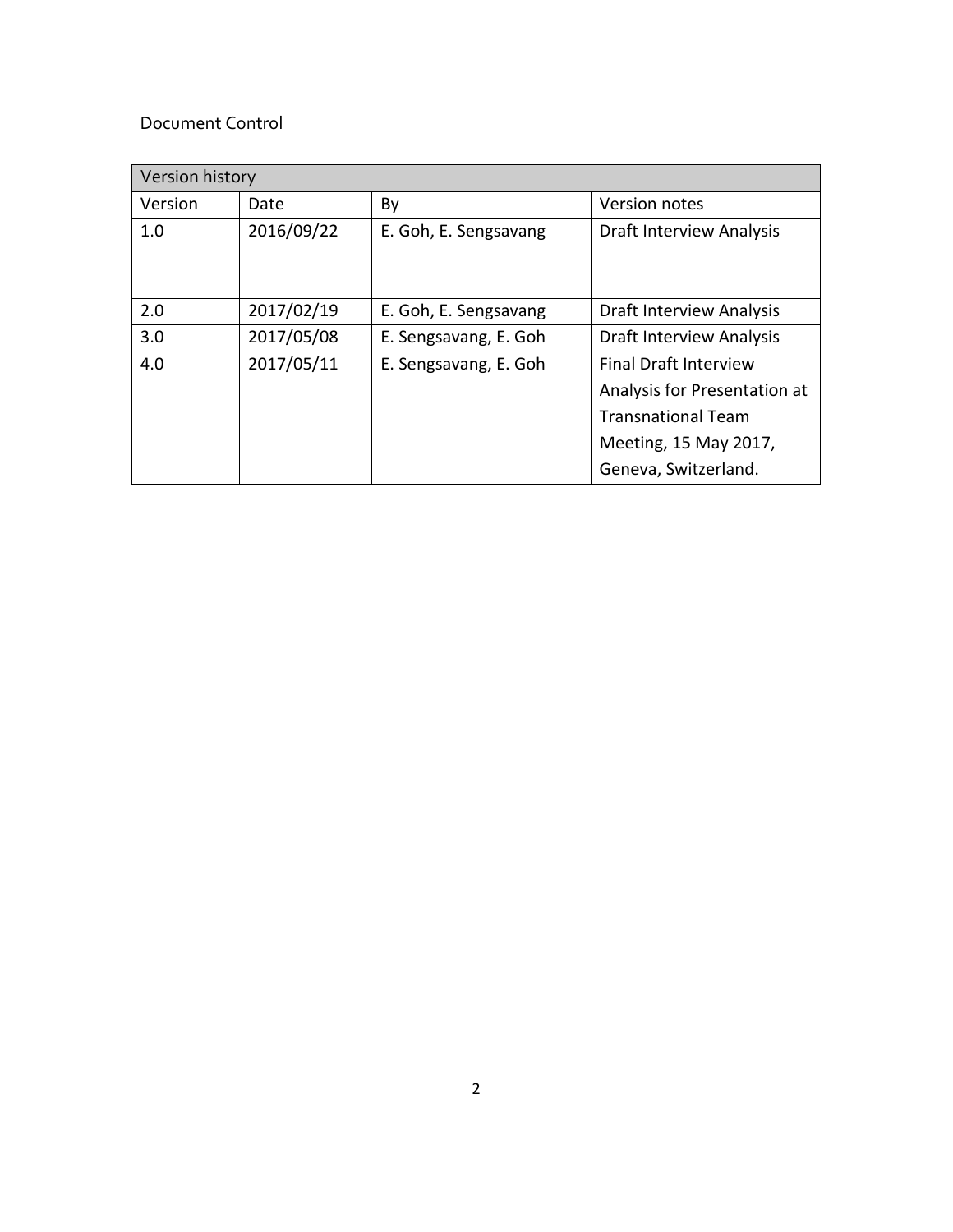# **Table of Contents**

| 1. |  |                                              |  |
|----|--|----------------------------------------------|--|
| 2. |  |                                              |  |
|    |  |                                              |  |
|    |  |                                              |  |
|    |  |                                              |  |
| 3. |  |                                              |  |
|    |  |                                              |  |
|    |  | 3.2 Themes Addressing Research Question 2 10 |  |
|    |  | 3.3 Themes Addressing Research Question 3 14 |  |
|    |  | 3.4 Themes Addressing Research Question 4 24 |  |
| 4. |  |                                              |  |
|    |  |                                              |  |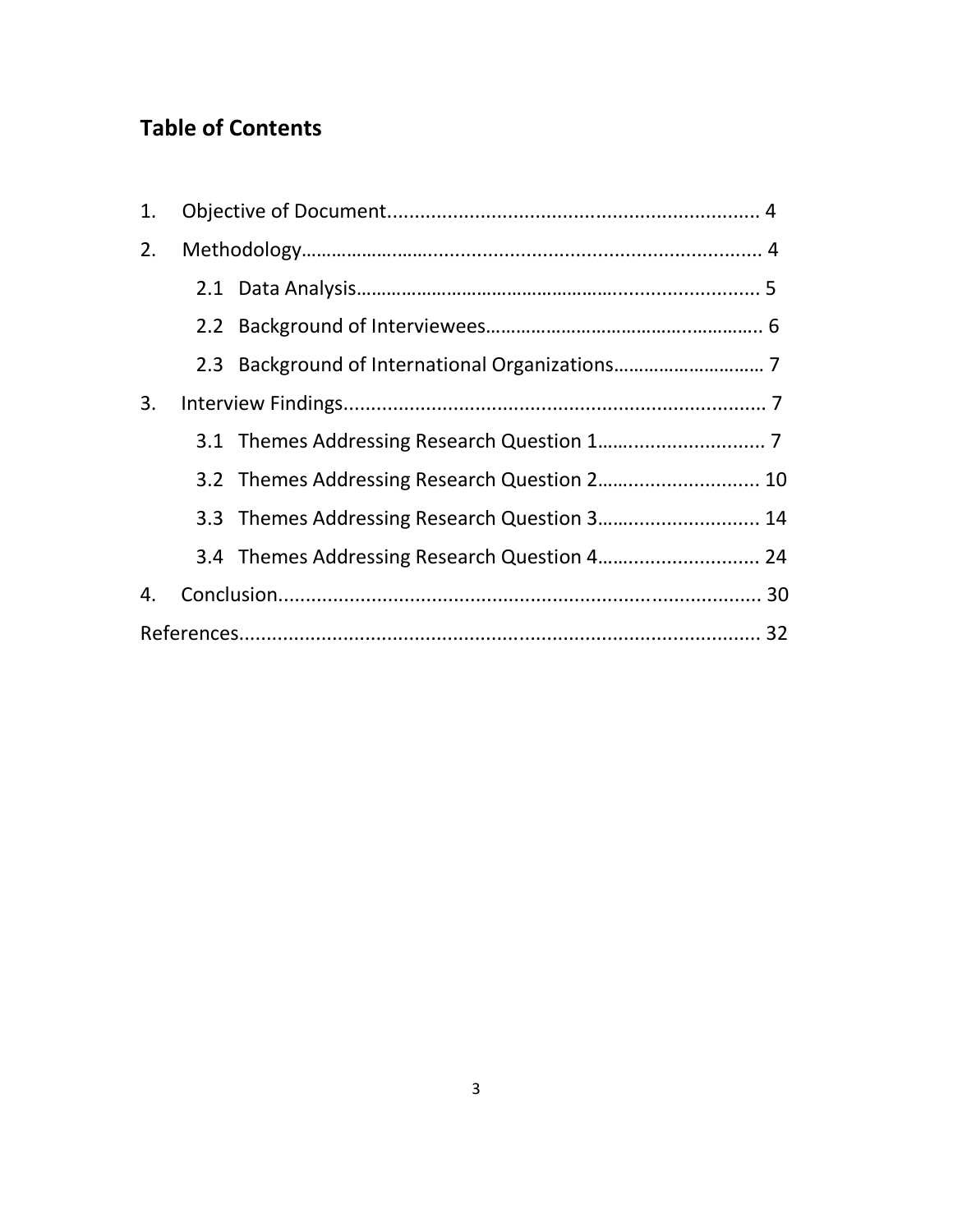## **1. Objective of Document**

This document consists of an analysis of qualitative responses and perceptions of archival and records management and information technology (IT) professionals, gathered through interviews conducted for the InterPARES Trust research project, *The Use of Cloud Services for Records Management Purposes in International Organizations*. The project addresses the following research questions:

**Research Question 1:** What are the drivers for the deployment and use of cloud services by international organizations?

**Research Question 2:** What are the barriers for the deployment and use of cloud services by international organizations?

**Research Question 3:** What are the associated risks to extraterritoriality and inviolability of records and archives when international organizations delegate their records to the cloud?

**Research Question 4:** How can risks be mitigated and benefits enhanced when/if international organizations decide to entrust their records to the cloud?

**Research Question 5:** How can the outsourcing of records of international organizations to the cloud best be reconciled with the principles of extraterritoriality and inviolability?

## **2. Methodology**

The interviews constitute part of a larger mixed-methods study. The main data sources collected for the study include survey statistics, qualitative interview data, an annotated bibliography, and a supplementary report on the topic of extraterritoriality. The interviews took place between March to December 2015, and complemented an online survey disseminated between September 2014 and December 2015, which resulted in statistical data.

The research team interviewed archives and records professionals and information technology (IT) professionals. The research team had originally planned to interview business users, auditors, and legal professionals, in addition to archival and records management and IT professionals. However, due to challenges in recruiting research participants for the study, archivists and records professionals emerged as the most readilyavailable participants, since this professional group shares a concern over the management and preservation of records in cloud computing.

In addition, we were able to leverage professional networks and contacts in the field, such as the International Council on Archives (ICA) and the InterPARES Trust networks, to recruit and contact potential participants. For example, since some of the intended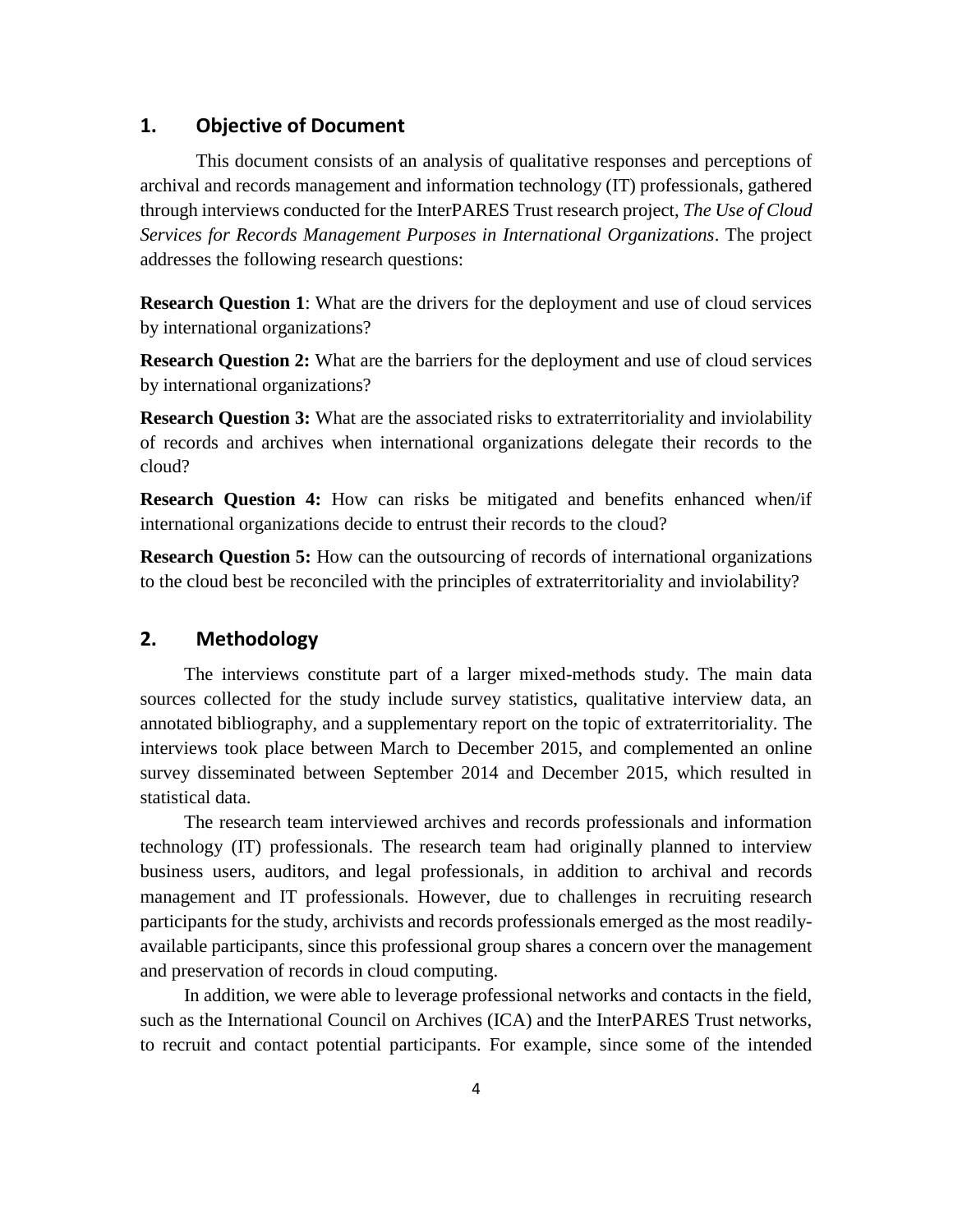participants were attending the annual meeting of the Section of International Organizations (SIO) of the ICA in June 2015, arrangements were made for one of our team members to also attend. The meeting took place at the European Central Bank in Frankfurt, Germany, and enabled the research team to establish contacts with potential research participants. From this meeting, four interviews with archives and records practitioners were conducted *in-situ*, while a further two interviews were planned during the meeting and conducted in Brussels, Belgium, in the months following the meeting.

Customized interview guides were created for each professional category that the research team planned to interview, including for archives and records managers and information technology staff. The interview guides consider the following:

- 1. **Professional background of interviewees**, including job responsibilities, reporting structure and previous work experience in international organizations;
- 2. **Use of cloud services** in the interviewee's organization, including the interviewees' understanding of cloud computing; current and future adoption of cloud computing and records deployed by the organization; issues, concerns and policies related to cloud computing and the outsourcing of records to third parties;
- 3. The **extraterritoriality and inviolability** of international organizations, including how each principle is applied within the organization and how the principles influence decisions to adopt or not adopt cloud computing;
- 4. **Risks and benefits of cloud comp**uting, including discussion of the survey findings on top five drivers and barriers; and
- 5. **Service-level agreements** with cloud service providers, including discussion of the survey findings on the role of each profession in drafting agreements.

The interviews were conducted either in-person, via Skype or via telephone. All but two of the interviews were digitally recorded. The interviews that were not recorded were due to specific requests from the interviewees in question. However, handwritten notes were taken during the unrecorded interviews.

## **2.1 Data Analysis**

This section discusses how the interview data was analyzed. The research team focused on analyzing the interview data in order to address the four study research questions: drivers and barriers of cloud computing adoption in international organizations (research questions 1-2); risks to extraterritoriality and inviolability when international organizations delegate their records to the cloud (research question 3); and how risks could be mitigated and benefits enhanced for international organizations that are considering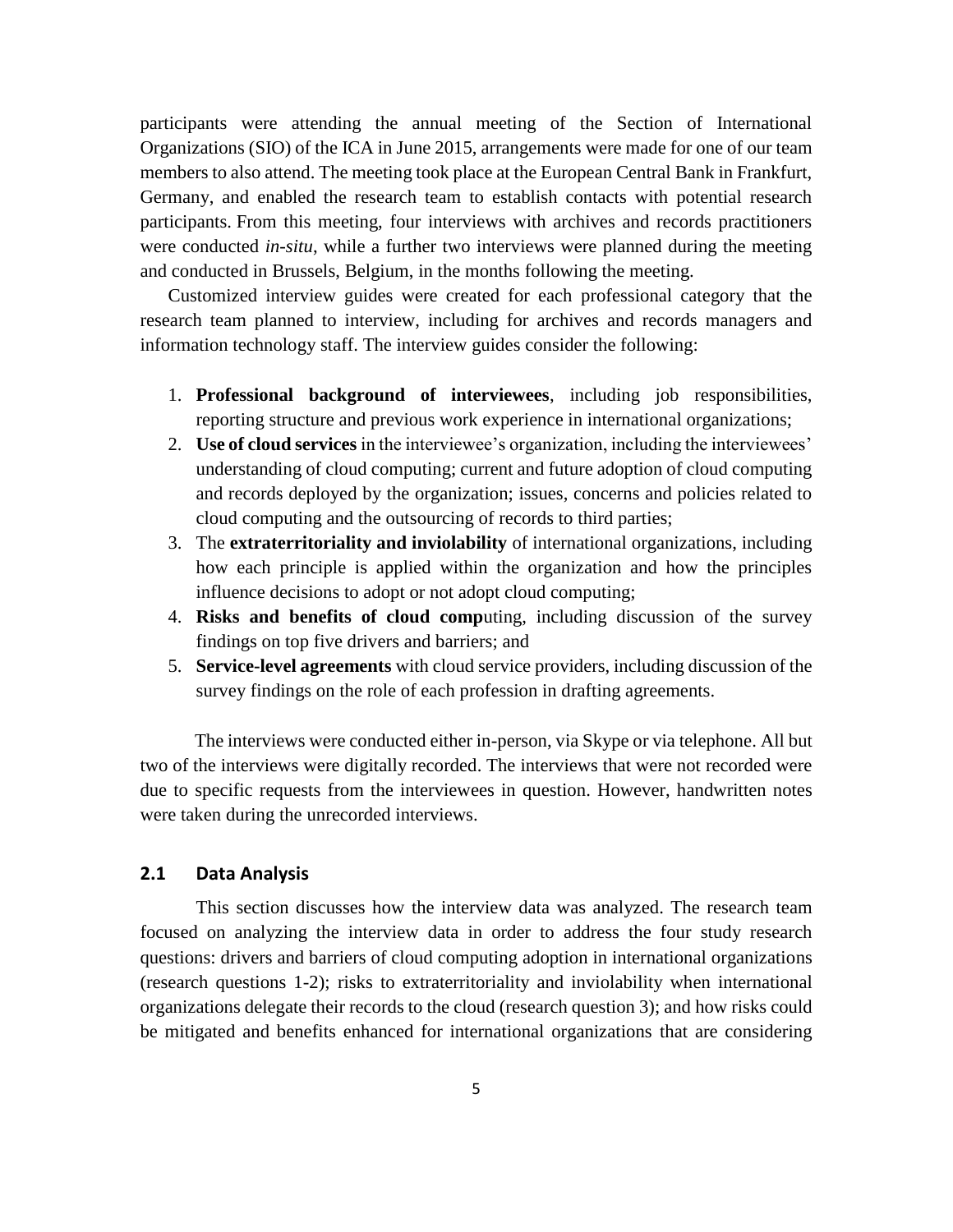adopting cloud computing (research question 4). Research question 5 is best addressed by synthesizing an analysis of the annotated bibliography, survey, and the interviews, combined with an interpretation of archival theory. Therefore, the analysis of the interviews addresses only the first four research questions, while research question 5 will be addressed through an article proposal by two of the research team members for submission to an academic journal.

Graduate Research Assistants from InterPARES Trust assisted with transcribing the interviews following their completion. During the course of transcribing the interviews, the research team discussed some of the preliminary themes and categories that emerged from the data. We coded the interview data using a word processing document and spreadsheet, and performed content analyses of the interview transcripts based on each of the four research questions, starting from general themes, to more specific sub-categories and descriptions. Team members provided their comments and insights on the categories of description.

Some of the preliminary insights gleaned from the interview data were shared during the InterPARES plenary meeting in February 2016 held in Vancouver, Canada, and during the InterPARES Transnational Team meeting in September 2016 in Paris, France. Four of the research transcripts were jointly coded by two Graduate Research Assistants. The research team compared both similarities and discrepancies in the coding structure, and came to an agreement on the consistency of the interpretation.

Interviewees are assigned anonymous, unique codes. Archival and records management professionals have been given the code prefix "AR," followed by a sequential number (e.g. AR-1), while information technology staff have been assigned the prefix "IT," followed by a sequential number. Where applicable, the pronoun "her" or "she" will be used in the context of discussing the interviewees, but it does not in any way denote the gender of the specific interviewee. Below we present an analysis of the findings from the interviews for research questions 1-4.

#### **2.2 Background of Interviewees**

The research team interviewed a total of 15 individuals from two professional groups: archivists and records managers (12 interviewees) and IT professionals (three interviewees) who work in international organizations. The participants have worked in international organizations for durations of between three to more than 30 years. Nine interviewees have worked in international organizations for more than 15 years. Six work at the senior management level within their units, while five interviewees work at the management level, and three at the professional level. One interviewee works as a consultant.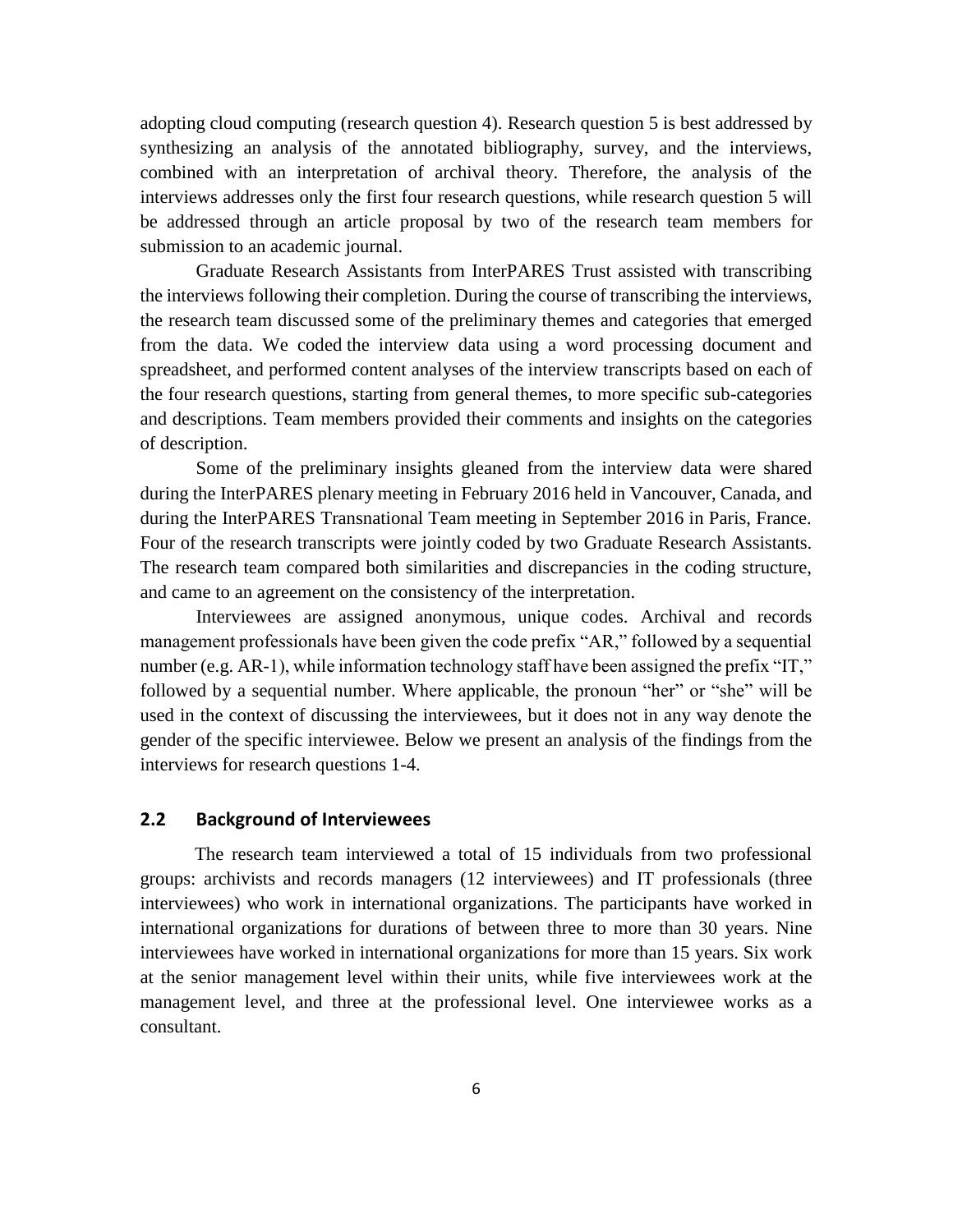#### **2.3 Background of International Organizations**

The interviewees work for 10 different international organizations, nine of which are based in Europe and one in the United States, with staff sizes ranging between 1,500 to upwards of 40,000 members. Of these, seven organizations employ fewer than 5,000 staff members (10 interviewees), one organization employs between 5,000 to 10,000 staff (one interviewee), one has over 10,000 staff (one interviewee), and two organizations employ over 30,000 staff members (3 interviewees). Thus, two-thirds of interviewees work for organizations employing fewer than 5,000 staff members, while one-third of interviewees work for organizations employing over 5,000 staff members. Although the number of interviewees for this study is small, their worldviews are useful because they are sharing the experiences of a relatively large sized organization. Moreover, some of these organizations have multiple field offices located in various organizations.

## **3. Interview Findings**

This section presents the various themes and findings from the analysis of the qualitative responses, which address research questions 1-4.

## **3.1 Themes Addressing Research Question 1**

## *What are the drivers for the deployment and use of cloud services by international organizations?*

The themes discerned from the data analysis illustrate that the factors that compel international organizations to adopt cloud services are also impediments for the adoption of cloud services. An interviewee admits that she is "conflicted" about the use of cloud services (AR-7). On one hand, she is aware that cloud computing brings an element of risk because there are doubts with regard to the extraterritoriality status of the records. On the other hand, she feels that "there's a lot of potential that can be unlocked through what the cloud offers," and that the organization "could really, really benefit from that" (AR-7). The interviewee is of the opinion that the IT infrastructure and service in her organization is "poor," and that it would be useful if her organization capitalises on cloud computing so as to integrate applications, to enable staff to have ready access to information from "everywhere," and also because the software as a service (SaaS) model is "extremely intuitive." AR-7 also claims that records management services offered in her organization can potentially reap the benefits from cloud computing in terms of the "improved aesthetic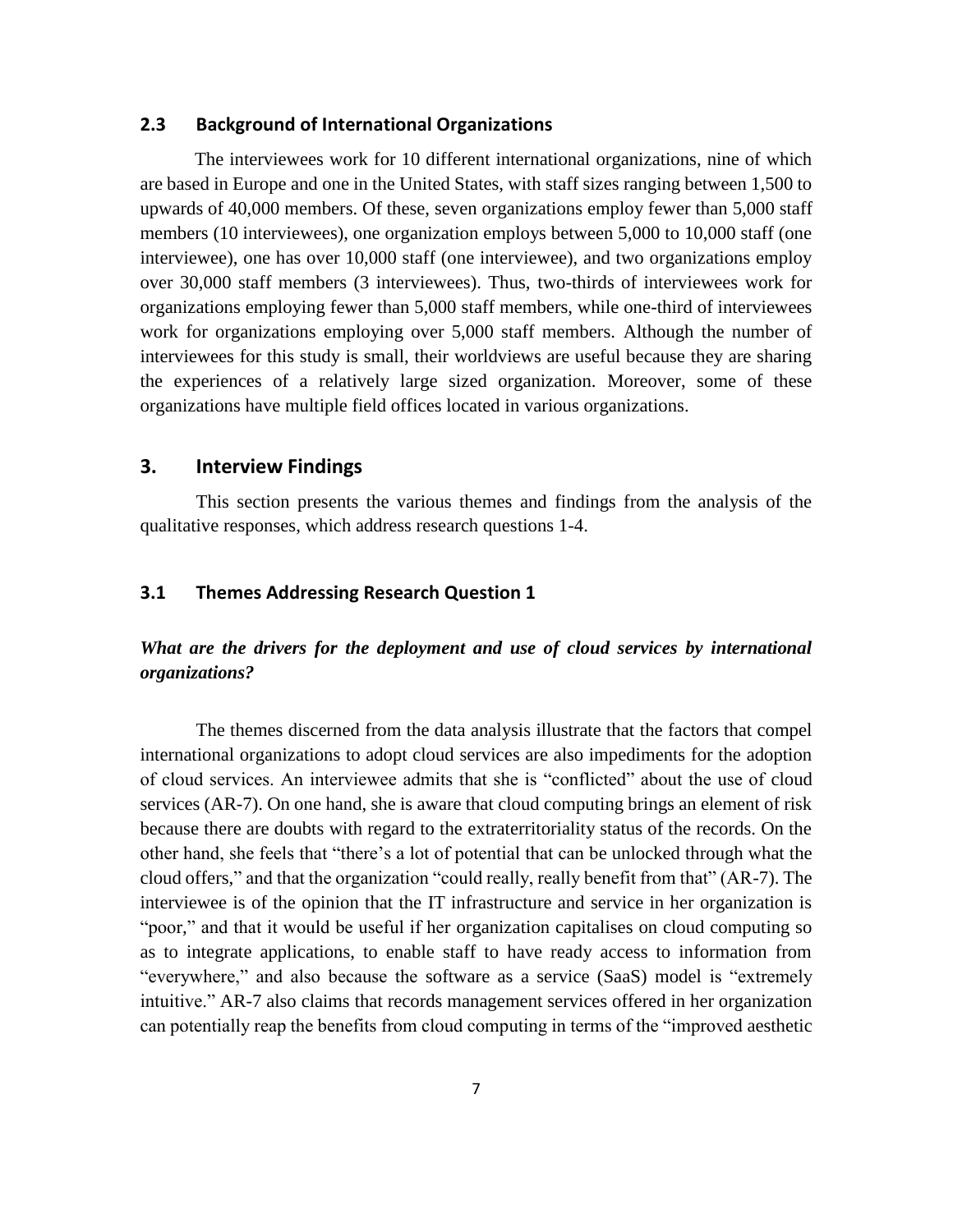and approach to IT systems and apps." The views expressed by AR-7 illustrate how factors that drive international organizations to adopt cloud services also constitute potential areas of risk.

One observation is that interviewees generally elaborate more on the risks to cloud computing, as compared to the specificities that drive their organization to adopt cloud computing services. This could be attributed to the fact that most of the research participants in the study are archivists and records professionals who are more attuned to the potential pitfalls in the use of cloud services. In addition, most of the IT professionals interviewed for the study are cognizant of the risks of cloud computing. Furthermore, the majority of interviewees had not received first-hand information from the departments within their organizations that had already proceeded to use cloud services. Consequently, they are unable to elaborate on the specific drivers for the deployment and use of cloud computing since they do not have sufficient background information.

## **3.1.1 Promoting ease of access to information, particularly for records created and generated from satellite field offices**

Interviewees share that the easy and ready access to cloud services is an attractive selling point, particularly for large global organizations that have a wide network of satellite offices scattered across various continents (AR-1, AR-3, AR-12. IT-1). Both AR-1 and AR-3 point out that, because of the decentralized reporting structure and system of governance, field officers operate relatively independently and make their own informed decisions on the selection of cloud services. These cloud services are selected mainly because they provide ready access to records that can be shared outside of the organization, for the sake of "expediency" (AR-3) or simply based on convenience. Interviewees perceive cloud computing as a convenience tool primarily for two main reasons. Firstly, a number of participants have already used SaaS, such as Google Docs and Dropbox, in their private lives, are familiar with the interface of the technology, and thus feel that it could be extended for use in the office environment. Secondly, cloud computing services are perceived to provide more efficient services to business users because, "in theory, the services are available  $24/7$ " (AR-1).

Cloud computing was also perceived to provide ready access to information systems for individuals working in a distributed working environment across various field offices, where there are multiple stakeholders and third parties. AR-9 claims that cloud computing provides a "very handy" tool to share information with third parties outside an organization. AR-12 concurs with AR-9's premise that cloud computing promotes access to information. AR-12 views cloud computing as providing the "backbone for ICT infrastructure of field offices" and supports the virtualization of office applications. She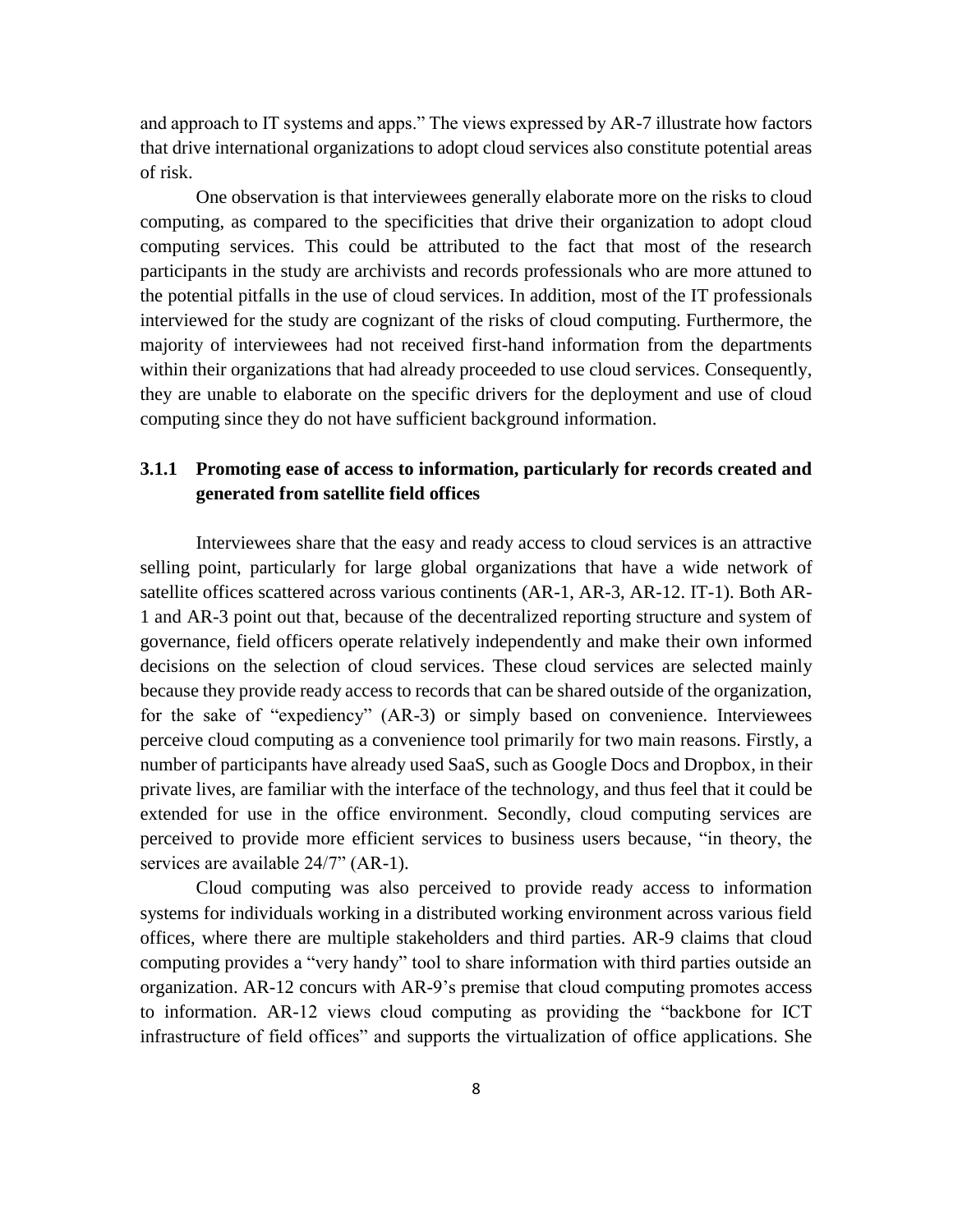further argues that "all information will be safe," because cloud computing will provide continuity of services even when there are "natural catastrophes" or when staff have to travel across different field offices on "short notice," and yet have to access shared IT infrastructures and information services to conduct their business activities. In the same vein, IT-1 envisages that cloud computing would help to integrate the IT infrastructure and "create a virtual team for colleagues from different bases," which would enable staff to "share information much more efficiently" and "work collaboratively."

Furthermore, cloud computing services promote ease of access to historical archives and to "non-sensitive" records (IT-2). In one organization, a pilot project had already commenced for the adoption of cloud services for historical archives. These archival records are already open to the public domain and as such, the organization deems that there is little risk involved in outsourcing the processing and storage of those records, because there are no copyright issues (AR-2). Furthermore, a number of leading archival institutions, such as the Parliamentary Archives in the UK, have already started using cloud services to store and provide access to open data. Consequently, there is a perception that cloud computing is no longer a novelty and that it is relatively safe for international organizations to follow the example of other leading archival institutions to store archival records that have already been declassified and are open to the public for consultation (AR-4).

## **3.1.2 Providing flexibility and scalability of services**

Interviewees generally feel that the use of cloud computing services provide flexibility and scalability of services (AR-6, AR-7, AR-12). According to AR-12, cloud computing is a "necessity" in her organization because "internal resources are very limited and [we] cannot afford to develop [our] own computing centre." Both AR-6 and AR-7 point out that cloud computing presents "a flexible, easy solution," (AR-6) and that there is no need for staff to "worry about storage quotas" (AR-7). AR-6 argues that cloud computing negates the need for external storage devices, including the use of USBs, which are not "reliable" and also pose a problem for information security.

## **3.1.3 Cost savings**

Interviewees cite cost savings as one of the main drivers for the deployment and use of cloud computing (AR-3, AR-4, AR-5, IT-1, IT-3). Cost cutting is perceived as the "ultimate driver" (AR-3), the "main driver" (AR-4), or the "top of the list" (IT-3) for the adoption of cloud services. In fact, AR-3 foresees that there will be an increase in the use of cloud services within her organization, provided that the information stored in the cloud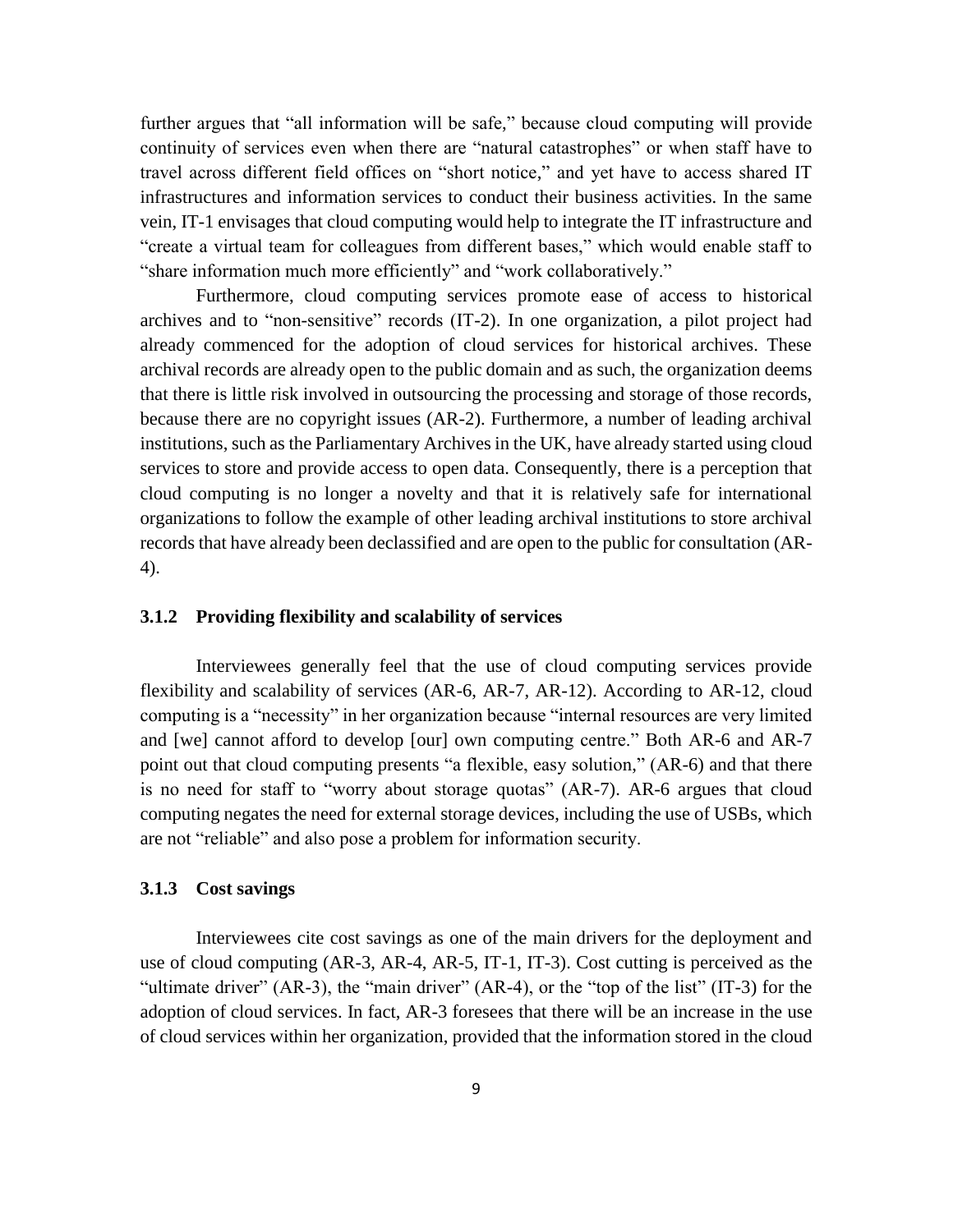has "appropriate content." She asserts that the "external marketplace can provide decent services at good prices," and this is something that her organization can capitalise on, after taking into account all other considerations, including assessing the sensitivity of the information (AR-3). IT-1 states that cloud computing will result in cost savings in terms of manpower, because "you don't need so much IT staff." She argues that in order for an international organization to reap the benefits of cost savings, change management is necessary both on the part of IT staff and business users. IT staff have to think more strategically and reduce the costs of running IT operations through centralization of services. Business users also must adapt because IT staff will no longer be able to provide customized services, which may result in a perceived lowering of standards in service delivery.

Compared to IT-1, IT-2 states that in her organization, considerations for the deployment of cloud services are not made purely on the basis of cost cutting, but to take into account other risk factors, including the need to improve IT security.

## **3.2 Themes Addressing Research Question 2**

## *What are the barriers for the deployment and use of cloud services by international organizations?*

As noted under section 3.1, the main drivers for cloud computing also constitute potential areas of risks that can potentially become barriers for the deployment and use of cloud services. In answering this research question, the term "barriers" does not imply that international organizations in this study have not adopted or utilized cloud services. In some cases, specific departments within international organizations have proceeded to select cloud services, without consulting the IT department and/or the archives and records management units. Interviewees thus view the ad-hoc adoption of such services as problematic, and as a barrier due to the lack of consistency and standardization, and because other specific risks factors. The risk factors are elaborated in this section, while risks specifically related to the privileges and immunities of international organizations are elaborated in section 3.3.

## **3.2.1 Technological barriers, particularly in developing countries**

Section 3.1.1 discusses how cloud computing can help to integrate and streamline the development and delivery of IT infrastructure and services in satellite offices, located across various countries. However, IT-2 expresses concerns about the ability to implement cloud computing services in field offices from developing countries, where internet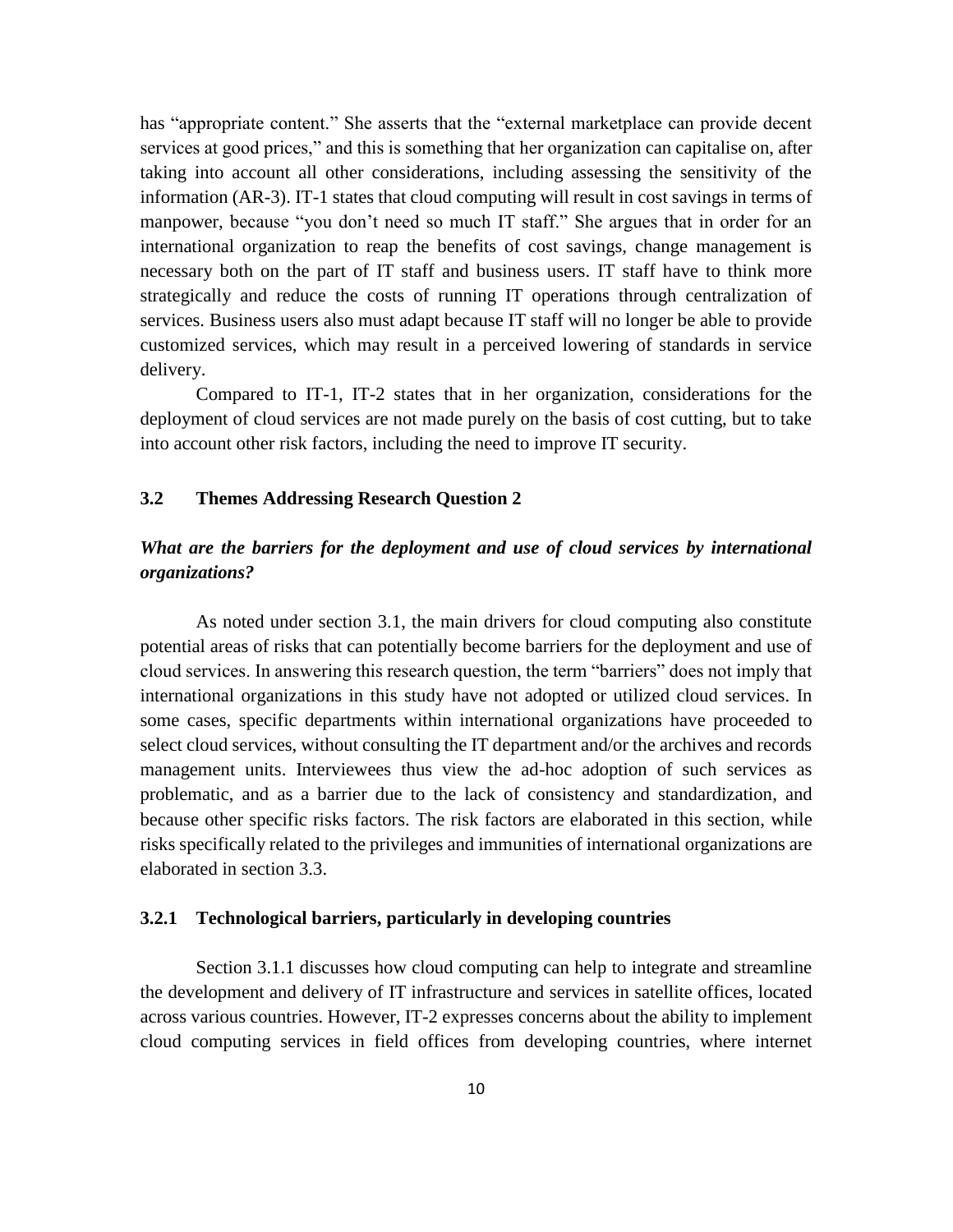connections can be patchy, and where they do not have a good IT system. IT-2 laments that availability of cloud computing services would be an issue if "getting into the cloud is a nightmare or it's too difficult or it's too slow, purely from the user and the customer point of view." Similarly, AR-8 states that it is difficult to embark and implement a central cloud service because the organization is dispersed across various countries, or because, as she describes it, because "we are all over the place." AR-8 also states that some field units do not even have adequate IT services because "…we have people in the desert with no electricity [who are] using personal computers."

## **3.2.2 Security considerations in protecting the organization's records, particularly those that contain sensitive and confidential information**

As discussed under section 3.1.2, interviewees such as AR-6 feel that there is a greater security risk in keeping records through the use of external storage devices, as compared to storing and hosting records via a centralized cloud computing infrastructure. This is partly because individuals can potentially store and lose external storage devices. However, a number of interviewees express concerns that the adoption of cloud computing presents risks because of data breaches and/or unauthorized access (AR-3, AR-5, AR-6, and IT-2). This is particularly so for records containing confidential and classified information, including records containing personal information. According to AR-6, her organization has been the "object of cybercrime" from another country, and so it is critical for information to be kept "secure" so that "nobody from outside can come in." Because of concerns over cybercrime and hacking from external sources, the organization in question has decided that their information should be stored within the territorial boundaries of their country. Generally, the comments from the interviewees regarding security focus more on the locations where data can be stored, or what one interviewee referred to as the "location of the servers" (AR-10), rather than on transborder data flow. However, when discussing issues related to extraterritoriality and inviolability, several interviewees acknowledge that the transmission of information in cloud computing can be a concern. This is explored in more detail in Section 3.4c.1.

Furthermore, interviewees are concerned with external security threats that can emanate from other countries. As such, much of the security considerations focus on ensuring that "information needs to reside on the territory of one of the allies" (IT-1), on the use of technological solutions such as encryption "as a way to protect my data" (AR-8), and on strengthening security protocols when transporting data to and from an external service provider (AR-3). However, our findings show that interviewees generally do not pay much attention to internal security issues within the organization in relation to cloudcomputing (with the exception of IT-2). This is somewhat surprising given that some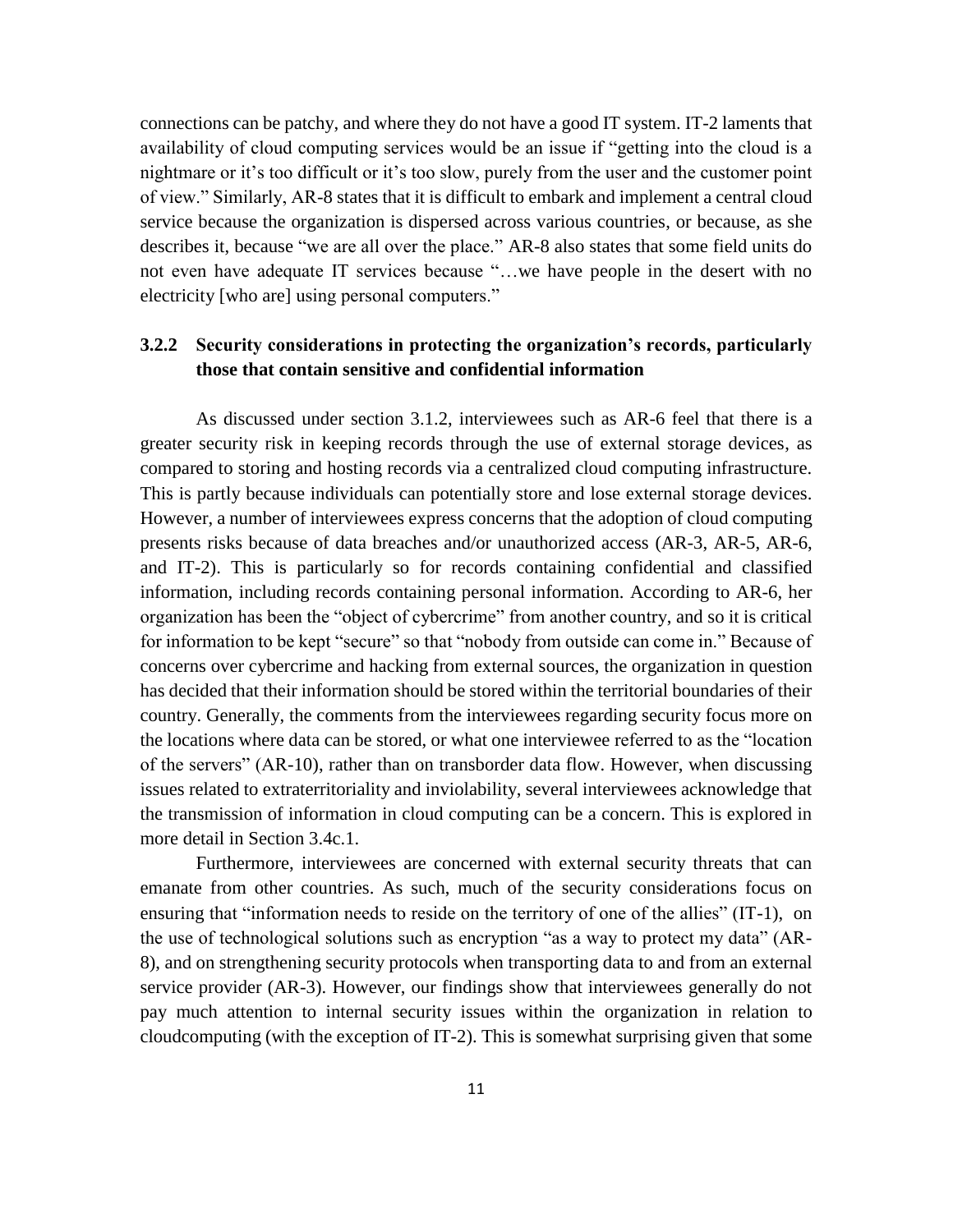of the security threats are caused by units or individuals who work internally within the organization. For example, some staff have proceeded to use SaaS to store and transmit sensitive records (AR-3, AR-8, AR-9). In other words, staff lack awareness on the need to protect information security and personal information within the organization. IT-2 notes that it is "very hard" to monitor internal security issues that can be partly caused by staff "doing something completely by mistake" without realizing it, or because of "determined insiders."

## **3.2.3 Decentralised approach with regard to the choice of technology**

Interviewees shared that various units within international organizations operate independently from one another and at times, these departments may decide to deploy cloud services without necessarily consulting other departments or staff, such as archives and records professionals and legal personnel (AR-1, AR-2, AR-4, AR-7). AR-2 mentions the existence of "silos," where selection of technologies is not decided on an organizationwide basis. AR-1, AR-3, and AR-7 comment that decisions are made in a decentralized manner within their organizations, with some individual business units having their own IT and administrative units. In addition, some business units that are not satisfied with the level of service delivery from the IT department may decide to directly purchase their own software and IT systems from service providers. As such, it is difficult to establish controls in terms of IT governance, records management, and legal controls for the management and preservation of records in the cloud. As stated by AR-1, "once things become digital, there's less control over what is happening in practice".

Archives and records professionals reveal that often, they are only informed of plans to deploy cloud computing through informal discussions with business users. In another example, one of the archives and records professionals accidentally came across a record from the organization's recordkeeping system stating that the audit department intends to conduct an analysis on the impact of cloud computing with regard to security and energy savings, as well as the overall performance of the organization (AR-4). However, the initiative to deploy cloud computing was not made known to the archives and records professional.

## **3.2.4 Lack of policies governing the adoption and use of cloud computing**

Interviewees lament that the current policy framework in their organizations are out-dated and do not address challenges in the management and preservation of records in the cloud. AR-5 recalls a few instances when business units had proceeded to select a cloud computing technology before steps were taken to develop a policy framework. Although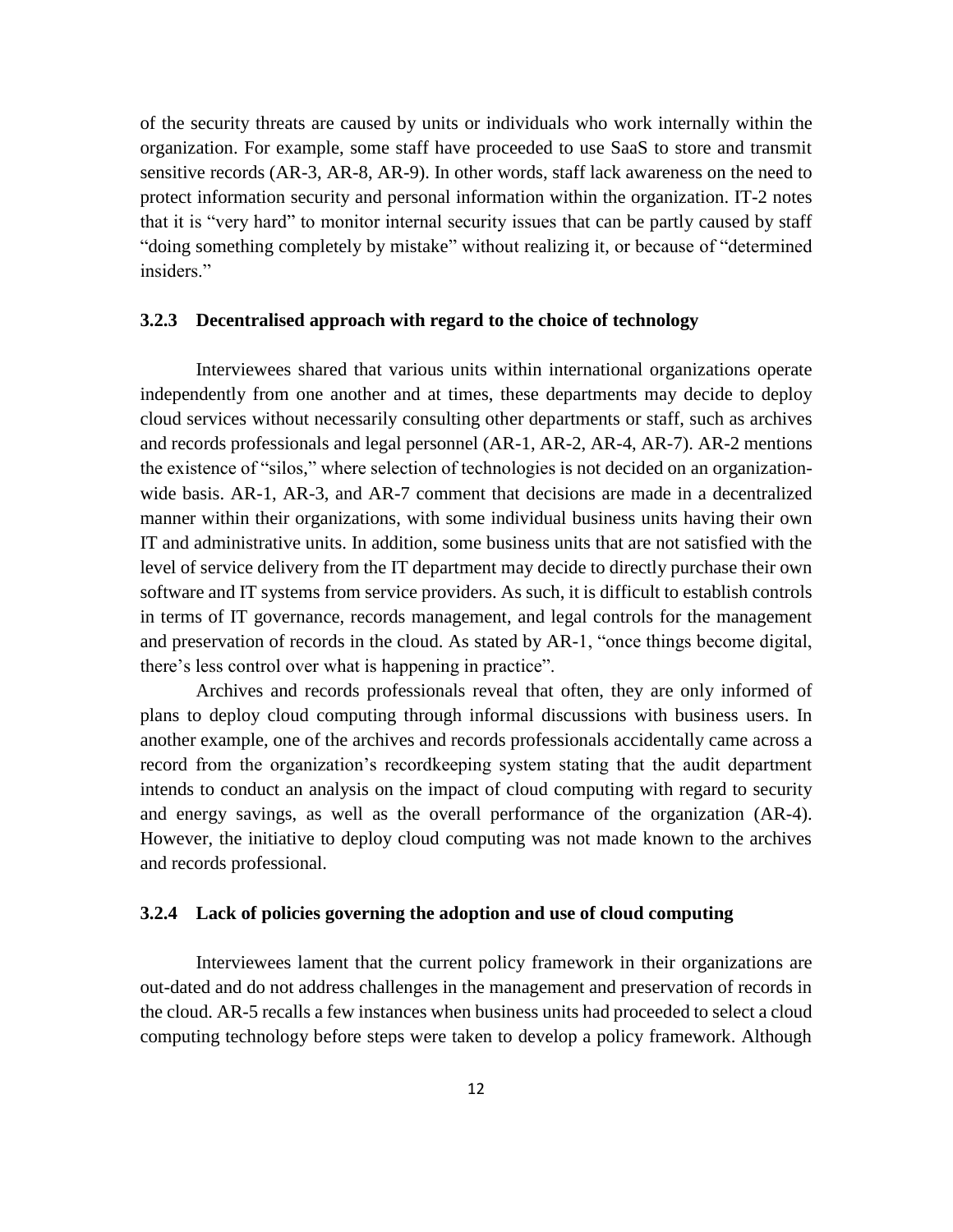AR-5 admits that such a situation is "probably not ideal,' she proposes that it was unavoidable given the changes in technology and the need for business units to respond to an immediate issue regarding their business processes and activities. In another example, a business unit proceeded to store records in the cloud and was subsequently informed that the legal department had concerns with the department's decision. AR-5 claims that the policy work "seems to be in progress" and needs to address the issue on what records and data can be deployed to the cloud. AR-7 concurs with AR-5's observation that the policy framework lags behind the adoption and use of specific technologies. The organization for which AR-7 works is in the process of implementing an instant messaging system with video conferencing abilities. However, there is no existing policy that has addressed records management issues such as whether instant messages are records. In addition, the organization has not reflected on the use of the technology in terms of business value, and implications with regards to storage capacity (AR-7).

Due to the lack of policy frameworks in the management of records in the cloud, there is little consideration of records management issues in the selection and use of a cloud computing technology. Interviewees recognize the lack of records retention schedules for records deployed to cloud computing (AR-1, AR-6) and there is little consideration on archives preservation (AR-4, AR-7). A number of interviewees note difficulties in ascertaining the final and authoritative record, especially when it is easy to store and distribute multiple copies in the cloud (AR-6, AR-11, IT-1). In one organization, users are told to store records for "long-term storage" in the records management system, whereas the cloud-based system is mainly used for sharing files. However, the interviewee admits that despite the instructions given to users, they have not instituted proper controls and checks (AR-6).

## **3.2.5 Varied understandings of cloud computing and the risks involved in outsourcing**

The data reveals that interviewees understand cloud computing in various ways. Some interviewees associate cloud computing with the storage of data (AR-2, AR-3, AR-4), while others view cloud computing both in terms of hosting hardware and software (AR-7, AR-11). Some interviewees also view cloud computing as a method of managing "IT capabilities" (IT-3). One interviewee acknowledges that cloud computing is "one of these buzz words that everybody uses, but possibly not everybody understands it to the full extent" (AR-4). These varied understandings of cloud computing imply that there are times where a choice is made about a technology without taking into consideration the legal and records management implications. In one organization, a SaaS was selected strictly on the basis of price. The interviewee claims that the individuals involved in selecting the cloud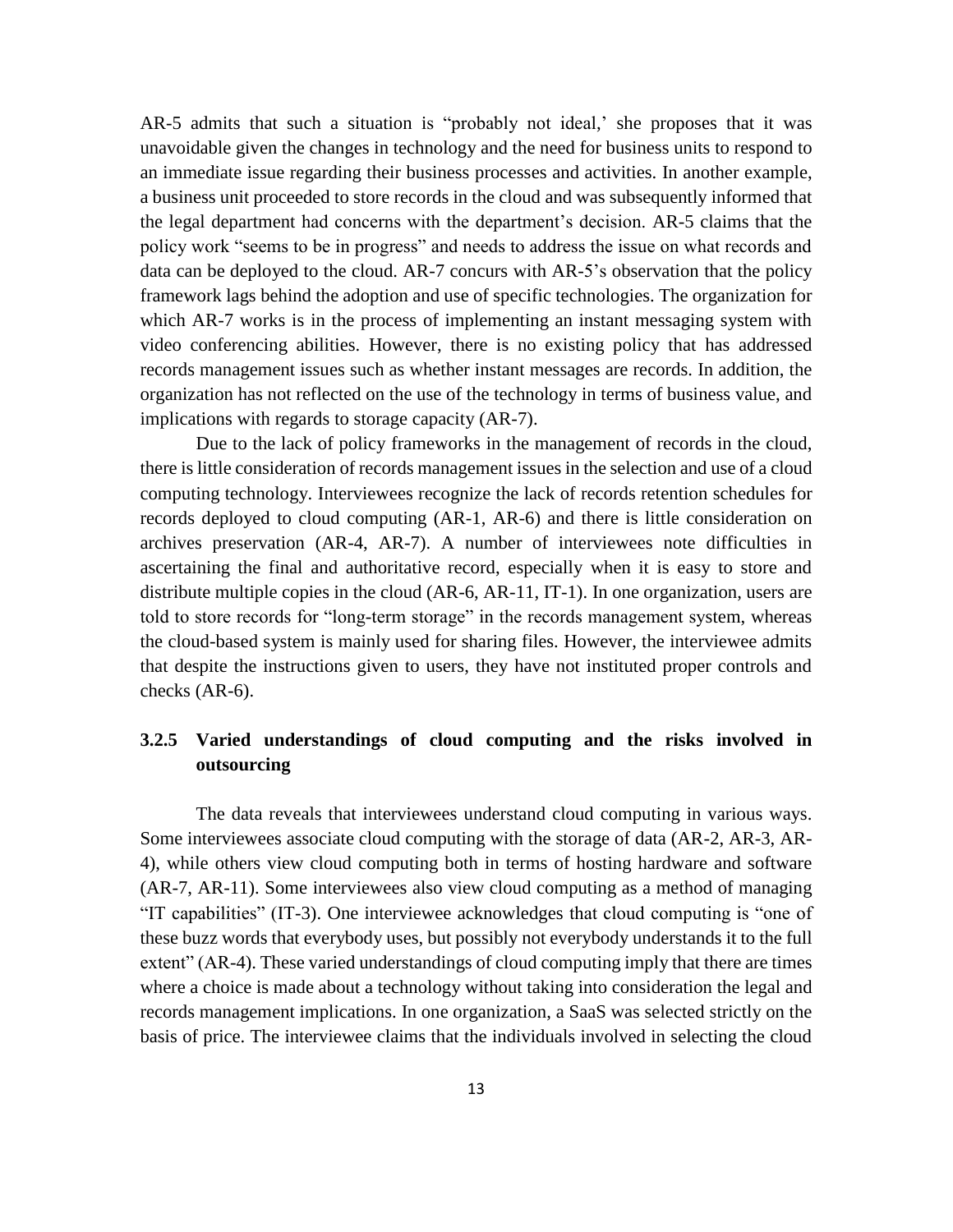service viewed it as "web-based service" because the concept of the "cloud hadn't taken off at that time" (AR-7). AR-7's observation illustrates that the organization selected a cloud computing service without adequate understanding of the technology and the accompanying risks involved. Some archives and records professionals reflect that they lack "IT capabilities and skills" (AR-3) and that they do not possess sufficient technical knowledge to fully comprehend and assess the impact of the technology on records management (AR-12).

## **3.3 Themes Addressing Research Question 3**

## *What are the associated risks to extraterritoriality and inviolability of records and archives when international organizations delegate their records to the cloud?*

Research question 3 addresses the concepts of extraterritoriality and inviolability in relation to international organizations, and asks how they may be impacted when international organizations adopt cloud computing. In designing the interview script to address this research question, the research team chose not to establish definitions for extraterritoriality and inviolability, since we anticipated that definitions for and perceptions of the terms may vary amongst interview participants. We aimed instead to gauge how participants themselves understand and apply the two principles, rather than prescribing our own definitions for the terms. The interpretations of interviewees could in turn help to explain whether and how organizational decisions or practices related to cloud computing are impacted by considerations of extraterritoriality and inviolability.

## **3.3a Interviewees' Perceptions of Extraterritoriality**

Responses indicate that extraterritoriality is understood and applied in various ways within international organizations. However, a majority of interviewees link extraterritoriality to the system of privileges and immunities of international organizations, and to the concept of inviolability. This suggests that in the context of international organizations, extraterritoriality most often refers to the jurisdictional immunities of the organization from interference or unauthorized access by state or other parties. Some interviewees seem uncertain, or express doubt in their own understandings of extraterritoriality and how it is relevant for international organizations.

Four of the fifteen interviewees admit to a lack of understanding and/or awareness of extraterritoriality within their organizations or at a personal level (AR-1, AR-3, IT-1, IT-2). On the question of how and whether considerations of extraterritoriality figure in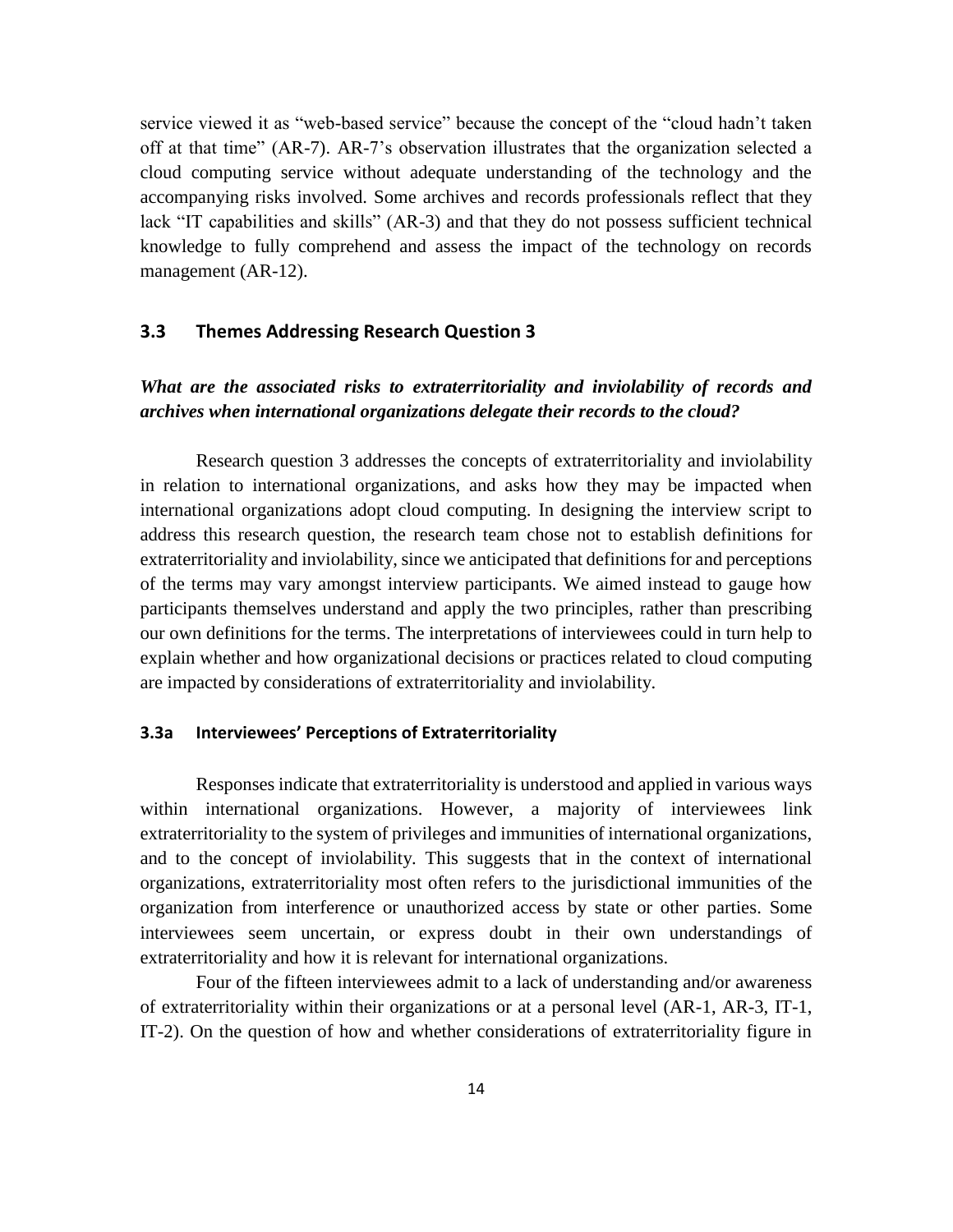organizational decision-making and practices, AR-1 notes, "I don't think there has been active engagement [with extraterritoriality] at the recordkeeping level." In the same organization, there have also been no discussions between legal staff and staff involved in creating information technology policies on the implications of deploying digital records off-site, as opposed to keeping data on-site (AR-1). IT-2 notes that decision-makers within international organizations, such as information technology staff, who are leading the implementation of cloud adoption within organizations, are not necessarily aware of the concept of extraterritoriality and how it may be relevant to the management of records in cloud computing systems.

Several interviewees believe that extraterritoriality in connection with international organizations is related to the principle of inviolability and/or immunities (AR-1, AR-3, AR-6, AR-7, AR-8, AR-9, AR12). AR-8 asserts, "I think that [extraterritoriality and inviolability] go together. I don't see how you can take…one separate from the other. One is based on the other." AR-1 states that extraterritoriality is "applied more like inviolability," while AR-3 describes extraterritoriality as "protection from wherever the organization is located." AR-9 extends this type of immunity to the assets of the organization: "…even if some of the assets of the organization, like archives for example, would leave the organization's premises, they are still inviolable, extraterritorial, even if they are not at the organization." Another interviewee states, "we are extraterritorial because we are an international organization. So we have our own rules and regulations. And, external rules and regulations do not really apply" (AR-6).

The significance of the space or premises that an international organization occupies emerges as a notable theme addressed by interviewees. Some participants articulate the view that extraterritoriality means that international organizations are considered to be separate from the territory of the nations that host them (AR-3, AR-9, AR-11). As one participant remarks:

*All [of the organization's] premises, and certainly conceptually it would apply to the cloud…are not considered [host-nation] territory. So any repository of the [organization's] records, for example our facility over in [host country], even though it's outside off the main headquarters, the agreement with the landlord of that building includes language to the effect that that space that we have is considered premises of the [organization]* (AR-3).

The premises of the organization are legally and physically separate from the territory of the host nation, and this principle extends beyond the headquarters of the organization to the premises of its missions and bases. "Conceptually," the notion of a separate space applies 'to the cloud' (AR-3). In this view, "extraterritorial" means that the space occupied by international organizations, including any of its repositories, are by agreement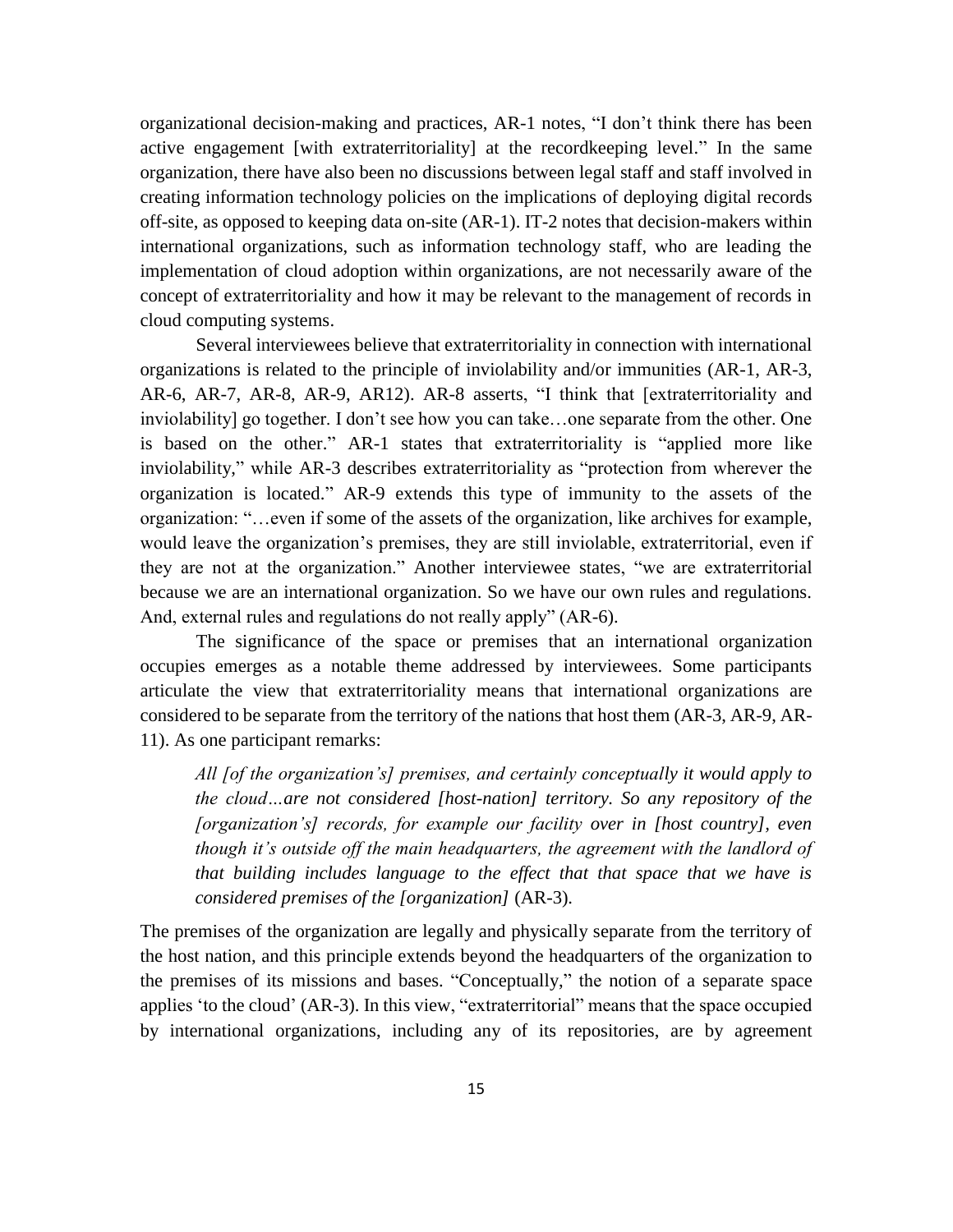considered to be *outside of* host nation territory: extra-territorial to the host nation.

The comment distinguishes between 'premises' versus 'territory': while states have territories, organizations occupy premises or space. International organizations do not have territory, and their physical bases and missions are not extensions of a territory, as is often thought in the case of diplomatic missions. <sup>1</sup> Rather, international organizations occupy a kind of negative space that is *not part of* state territory, instead of possessing a positive, distinct territory.

The question of whether the location of data determines the immunity of an organization or its data looms large for several interviewees (AR-1, AR-2, AR-3, AR-4, AR-6, AR-9, IT-2). For some interviewees, the physical location of data—where data is stored, processed, and where it passes through, can be a determining factor. Referring to discussions with colleagues, one interviewee describes extraterritoriality as meaning: "we can only keep all of our records that are in archival custody inside the building" (AR-1). This statement highlights the notion that both extraterritoriality and inviolability apply only when records are held on the premises of the organization. The position is echoed by IT-3, who states, "we don't do any extraterritoriality. The majority of resources are on premises, and when we do share things it's with other work institutions, so it's like the same family. There's no real extraterritoriality." Both interviewees suggest that the protection of data can be guaranteed only within the premises of an international organization.

Concepts of ownership and control over an organization's own data emerge as another important issue (AR-7, AR-8, AR-9, AR-12). One interviewee perceives extraterritoriality to mean that the organization has ultimate control, ownership and authority over its own records: "We are completely free to decide what we do with [the organizations' records], so it's up to us to say what we want to keep [and] what we want to destroy…we are very conscious that we are opening the whole archives as a privilege, not as an obligation" (AR-8). The interviewee emphasizes the complete control that the organization exercises over the fate of its own records, and over access to its records.

AR-7 asserts: "the records of the organization do not belong to any one country, any one member of the organization, but are the organization's records, and they're again immune from search and seizure." Here, AR-7 draws a direct relationship between extraterritoriality, immunity and ownership: the records of an international organization belong strictly to the organization itself, not even to its members, and are therefore immune from external access.

 $\overline{a}$ 

<sup>1</sup> This conception, in any case, has been declared to be a legal fiction by Dikker-Hupkes: "…the extraterritoriality theory…refers to the legal fiction that the premises of diplomatic missions are considered to be official territory of the sending state. This fiction has been discarded as a theory for a long time, although it is still subject to widespread popular belief" (26).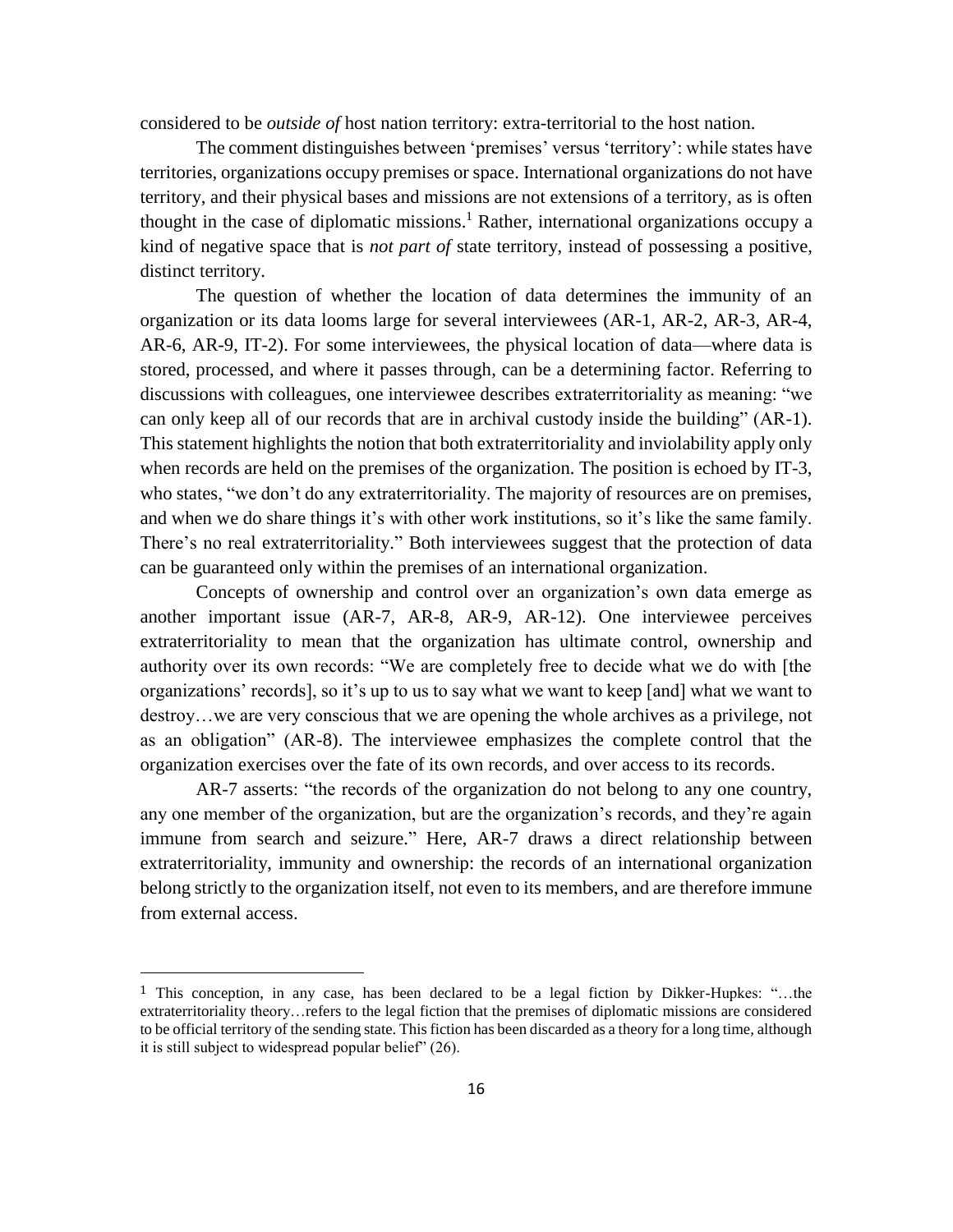#### **3.3b Interviewees' Perceptions of Inviolability**

The inviolability of archives and premises is clearly established in the constitutional treaties and multilateral and host-seat agreements of most international organizations. This may explain why, in comparison with perceptions of extraterritoriality, interviewees discuss the term "inviolability" with more confidence, and with a more consistent understanding of its meaning. In general, interviewees understand inviolability to mean a type of immunity that protects international organizations from any interference, physical or legal, from their host or other states.

Some interviewees cite the specific agreements or treaties of their organizations that establish inviolability (AR-10, AR-11). One participant referenced, during the interview, the inviolability clause in both the founding treaty and the treaty on the status of representatives and staff of her organization, stating that not only the premises, but the "property and assets" of the organization are inviolable "…wheresoever located and whomsoever held, [and] shall be immune from search, requisition, confiscation, expropriation, or any form of interference." The clause also states: "The archives of the organization and all documents belonging to it, or held by it, shall be held inviolable." The headquarters agreement of the same organization with the host nation contains a similar article, asserting the inviolability of the organization's archives and documents, and the article can also be found in the organization's records policy. Another interviewee states that inviolability is "absolute," and cites specific articles in the founding treaty and in another agreement of her organization establishing the inviolability of the archives.

Similar to interpretations of extraterritoriality, some interviewees link inviolability with ownership and/or control over data (AR-7, AR-8, AR-12). One interviewee describes inviolability as meaning: "nobody can take [the archives of the organization] away [unless] the organization gives specific consent, or agreement that those can be used, but otherwise…they cannot just be taken away" (AR-10). The same interviewee connects inviolability to the idea of "integrity" (AR-10). In the context of inviolability, the notion of 'integrity' can have multiple meanings, such as that a repository remains safe from unauthorized access, or that records are whole.

## **3.3c Interviewees' Perceptions of Risks to Extraterritoriality and Inviolability in Cloud Computing**

The team identified six risks to extraterritoriality and inviolability when international organizations adopt cloud computing for recordkeeping purposes: 1) the risk of external control over organizational data; 2) the risk of unauthorized access, which encompasses risks to data protection, data privacy, and security; 3) the risk that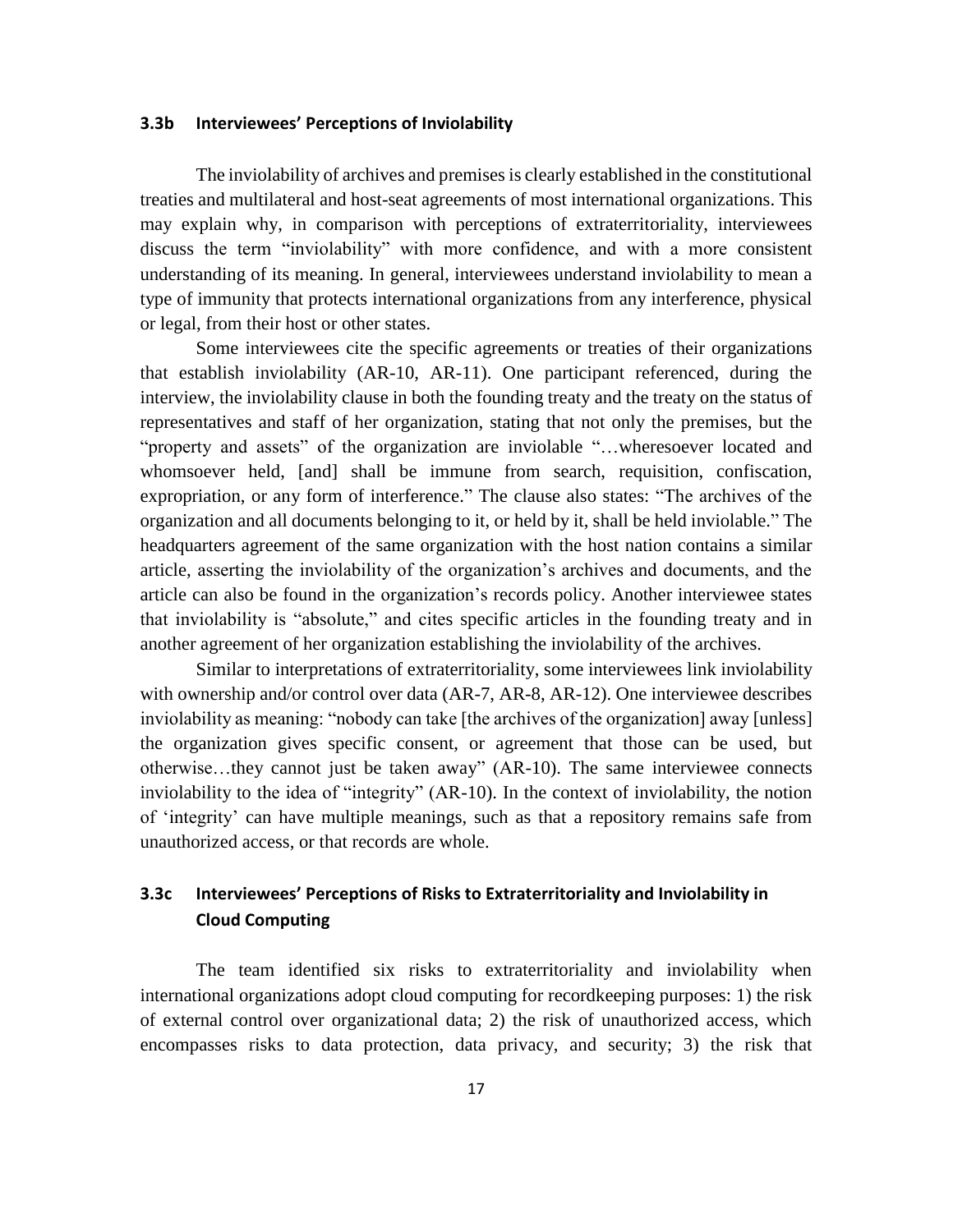organizational standards or policies are not enforceable in the cloud; 4) the risk of loss of ownership of data; 5) risks related to the loss of custody of data; and 6) risks to data integrity. A narrative analysis of each risk is provided in the following section.

#### **3.3c.1 Risk of External Control Over Data**

The most commonly cited risk to the jurisdictional immunities of international organizations is that posed by domestic, even "hostile" (AR-3) jurisdictions or governments (AR-1, AR 2, AR-3, AR-4, AR-6, AR-8, AR-9, AR-10, AR-11, AR-12, IT-2, IT-3). Although international organizations and their data are protected by inviolability and extraterritoriality, in the sense of having immunity from state laws (AR-2, IT-2), the jurisdictions of the locations in which data is stored or passes through, or the nationality of the cloud service provider itself, are perceived to pose risks to the control that an organization is able to exercise over its own data.

The transmission of data in the cloud in particular raises questions as to how data may be vulnerable to the laws of jurisdiction(s) that data passes through while being processed in the cloud. As AR-3 remarks, "It's a tough enough challenge if you're thinking about [data] being in a cloud environment…certainly when you're potentially in hostile territory, but most importantly [extraterritoriality] relates to the transmission of information." Participants describe the characteristics of cloud computing models that contribute to a lack of clarity over how and where data is stored, transmitted, and processed. They cite as especially problematic the "dispersal of data" (AR-7) or continual transmission of data in several different servers located in multiple countries (AR-3, AR-11); or, as AR-10 puts it, a system in which "nothing is fixed" (AR-10). If the location of data is unknown, or constantly moving, or if data is replicated in more than one location at one time, then there is an increased risk of the loss of control over one's data.

AR-11 explains the complexity of transferring physical records in airspace, stating that 'extraterritoriality constraints make it difficult.' For both physical and digital records, 'there are rules on the transport of the organization's information through nonorganizational territory; and in a cloud computing environment, transfer is even more complicated' (AR-11), presumably due to the difficulty of determining the location of data as it passes through globally distributed data servers. According to legal staff, the organization would 'violate its own inviolability' if it were to host data off-site, due to 'the fear that [state] laws would apply to the organization' (AR-11). In other words, hosting data off-site would mean that the data would no longer be protected by the inviolability principle; the organization would, in this case, waive its own immunity.

By contrast, AR-9 states that, "even if some of the assets of the organization, like archives for example, would leave the organization's premises, they are still inviolable,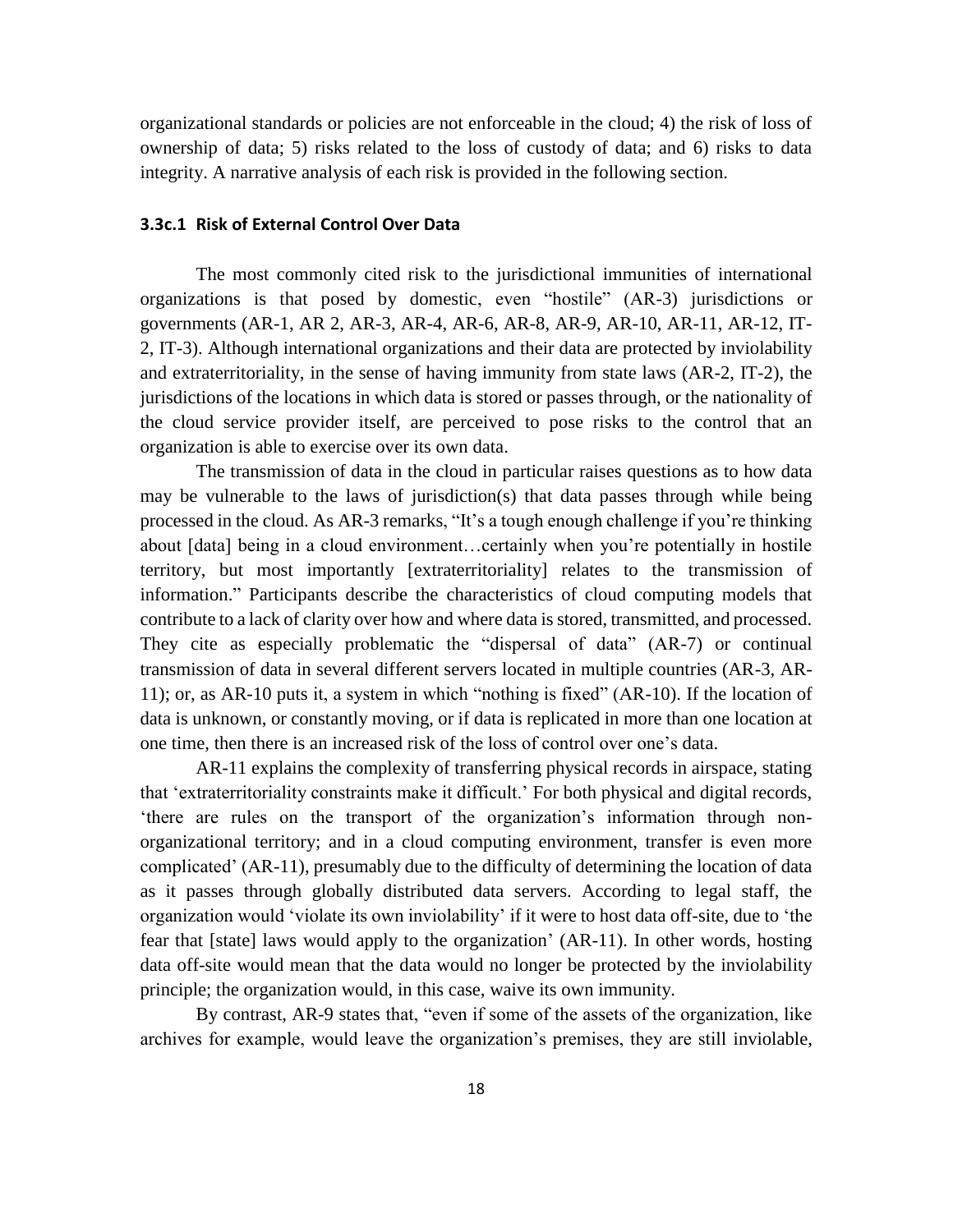extraterritorial, even if they are not at the organization. So that's the legal department who would take care of integrating that correctly in the agreements." Since archives and records are considered to be part of the assets of an organization, the inviolability principle would apply to data whether or not it is on the premises of the organization. According to this view, an international organization could deploy records to the cloud without waiving its immunity; the inviolability principle would hold even in the cloud, and would be reinforced through legal agreements.

Although AR-11 and AR-9 hold differing positions on how inviolability would be applied to data in the cloud, they share a concern, along with virtually all other interviewees, over the location and jurisdiction of data. This concern is perhaps exacerbated by the distinct—and possibly more tenuous—legal status of international organizations as compared to that of states. AR-6 notes that international organizations "have no jurisdiction," and that there is a "legal background" that is "missing for us." This concern underscores the need to consider and clarify issues related to data location and data jurisdiction before deploying records to the cloud.

Other interviewees express concerns related to the jurisdiction and nationality of the cloud service provider. One interviewee notes that the United States "has a legal framework that allows U.S. officials to impose on IBM or other multinationals access to data that the [U.S. government] normally would not have access to" (AR-12). Another interviewee states:

*I just learned that even if [the cloud service provider is] in a European country having a higher level of protection...in fact if the company is American...they have to follow [American] rules, so there's no protection. There's zero protection...you are putting your data at risk...And you're putting it in a corporate company who will have to follow the rules of the [U.S.] government. You are putting yourself in a very weird position, I think (AR-8).* 

The reference to a 'hostile territory' by AR-3 additionally suggests a recognition that diplomatic or political relations could affect the safety or control of data in the cloud. One interviewee notes that one of the risks of entrusting data to cloud service providers relates to the vagaries of "high-level political situations" (AR-2). Foreshadowing the 'BREXIT' vote that took place in the United Kingdom in 2016, AR-2 remarks that the extraterritoriality of data could be impacted by whether or not the UK decides to leave the EU. In such a case, if the organization has cloud service contracts with UK providers, "what happens to our records?" (AR-2).

These comments are illustrative of the common perception amongst participants that external jurisdiction(s) to which data may be subjected pose a serious risk to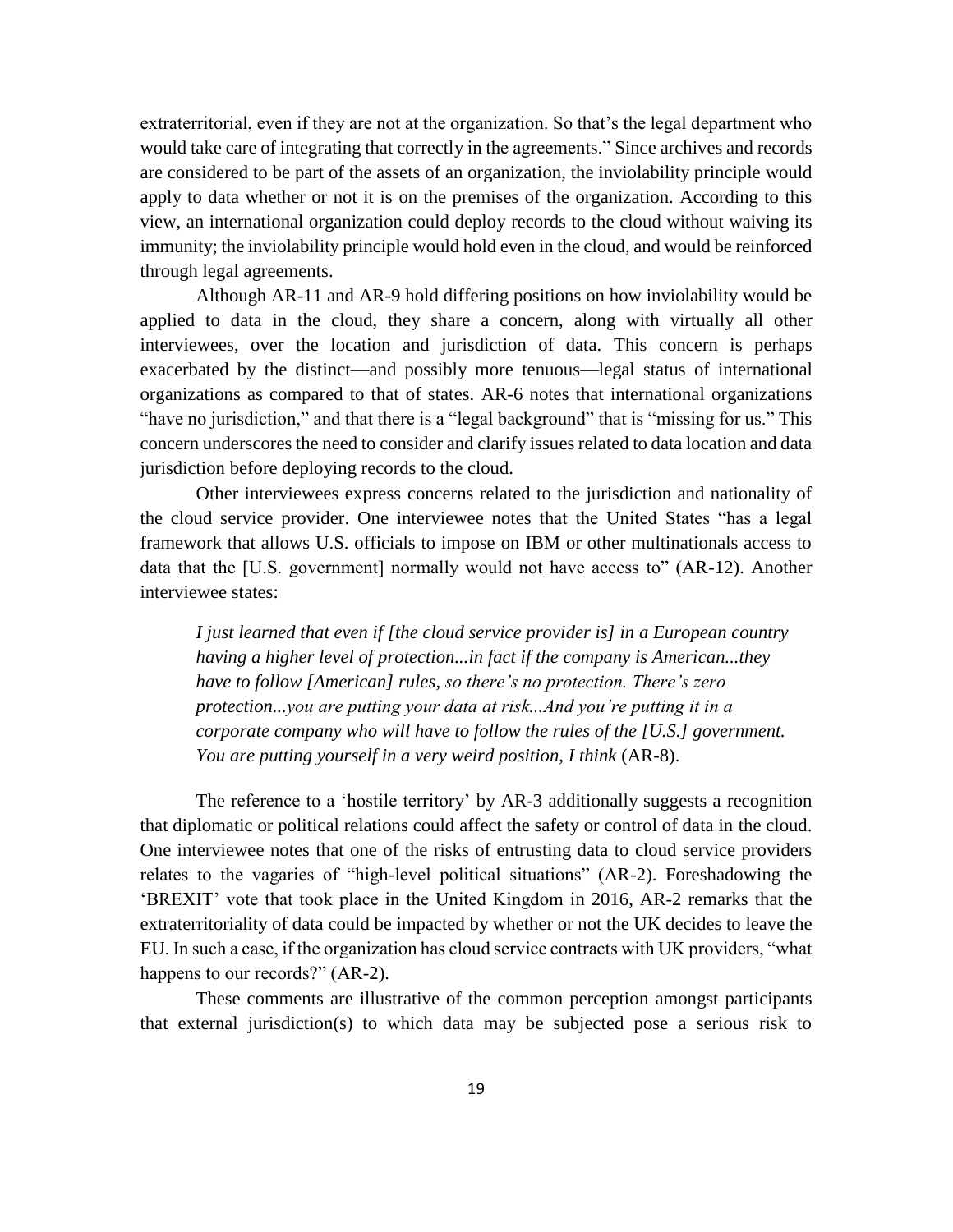organizations that entrust their records to the cloud. This may help to explain why interviewees express the need to know where data and data servers are located (AR-2, AR-6, AR-11), in order to control the physical location of data (AR-11) and to ensure that the jurisdiction to which data may be subjected is clear (AR-4, AR-6).

## **3.3c.2 Risk of Unauthorized Access: Data Protection, Data Privacy, and Security**

A consequence of the loss of control over an organization's data is the risk of unauthorized access to data by external parties (AR-4, AR-8, AR-9, AR-10, AR-11, AR-12, IT-3). Some interviewees acknowledge threats to data protection and data privacy regulations particularly in the European Union, and concerns regarding the extraterritorial reach of the United States in particular (AR-10, AR-11, IT-3).

One interviewee expresses the belief that there is no privacy protection in cloud computing models, and that it is difficult to define privacy concerns (AR-11). Another interviewee asserts, "essentially the key question" is "to be sure that the provider will respect EU laws on data protection" (IT-3). AR-11 asks, "who is administering the data centre and who could look at the data?" suggesting apprehension over unauthorized access to data. When explaining why the international organization in question has not yet adopted cloud computing, AR-11 states that organizations lose control when they put their data in the cloud, and that governments are declining to use the public cloud for the same reason, because they cannot control the access to their data in the cloud.

A basic understanding of inviolability is that it signifies protection against any form of unauthorized access by parties external to an international organization. It is logical, then, that participants cite unauthorized access in a cloud environment as a risk to the inviolability of archives (AR-4, AR-9). One interviewee opines that "one of the main problems is of course the risk of external access, the security of the information" (AR-9); another replied, in answer to the question regarding risks to inviolability in the cloud, "basically access, unauthorized access, the fact that documents might be available, might be hacked" (AR-4).

A third interviewee describes the nature of the records held by their organization as being particularly vulnerable, since it contains personal data of a highly sensitive nature; for this reason, the inviolability principle is "a rule that is taken very seriously": "There are standards for request for instance…there is a unit that deals with this. So they examine and they only share information [if there is] a very strong reason to do it, and only a small part we want to share." (AR-8). She continues, "if we are thinking about using [cloud computing], it would be for data…that's already public. And there's not an issue about this data. But even if this data [is public,] we're wondering if this is the solution [that] would fit" on the cloud (AR-8). As the interviewee explains, even if data deployed to the cloud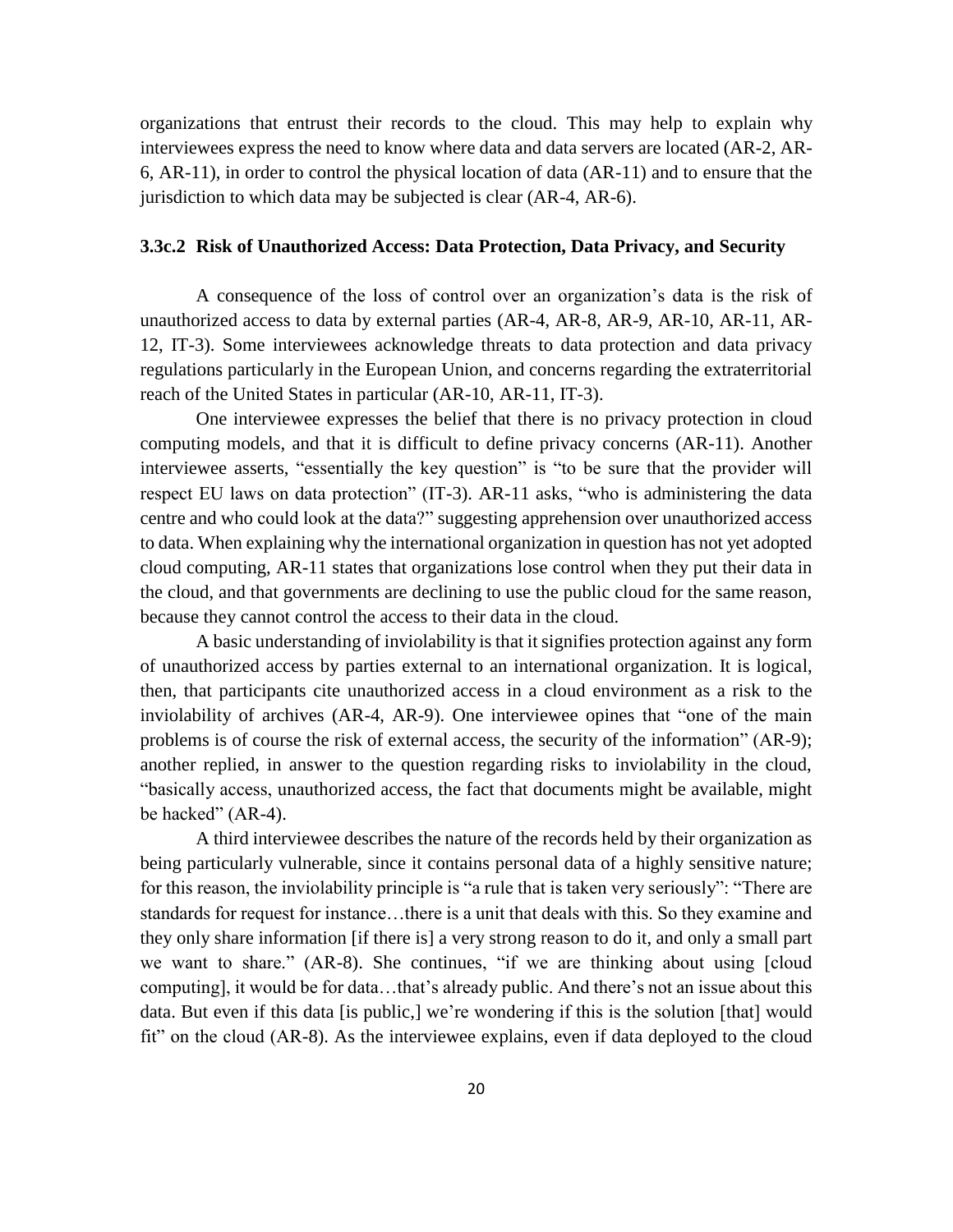consists of publicly disclosed records, there is still uncertainty over whether cloud computing is an appropriate solution.

The comment echoes a conclusion made by AR-2, who describes a pilot project by an international organization testing a cloud computing environment. In the pilot project, the organization used public records: "It was just a pilot of historical records that…were already public and publishable…so it's a minor risk attached to it" (AR-2). Both interviewees signal that the level of risk to an organization and its data when using cloud computing can depend on the type of records deployed.

One consequence of unauthorized access to data is the impact that this would have on the security of an organization or on its interests. One interviewee notes that if their organization were to adopt cloud computing, the staff of the cloud service provider would need a security clearance (AR-11). Another interviewee questions whether data would be secure enough in the cloud (AR-12). Security risks stem from the lack of guarantees in cloud computing mentioned by other interviewees, since without such guarantees, security concerns become a prohibitive factor in the adoption of cloud computing.

#### **3.3c.3 Risk to the Enforcement of Organizational Standards or Policies in the Cloud**

Many interviewees refer to organizational policies prohibiting data, and therefore data servers, from being stored outside the territories of the member states of an international organization (AR-6, AR-9, AR-10, AR-11, IT-1). Doubts are raised regarding the enforceability of such policies in a cloud computing environment. One interviewee notes that it is uncertain whether it is even possible for a cloud provider to guarantee that data stays exclusively within member state territories (IT-1). Another states that while an organization could stipulate a specific contractual requirement for the "data to be hosted only in Europe…the difficulty is that [contractors] really do it" (AR-12). Having a legal agreement may not be enough to guarantee that data in the cloud would stay within the bounds of national borders specified within a contract. One participant asks, "this information is in theory in control of somebody else, and from a security point of view what guarantees have we got that they are protecting our information according to our standards?" (IT-2).Another interviewee states, "the biggest problem is trying to enforce the same policy with the cloud provider…with private companies that operate on a multinational level like IBM, to be sure they are doing what they are really doing…it is more difficult" (AR-12).

A related issue is the unpredictability and lack of certainty over the consequences of deploying organizational records to the cloud. Some interviewees explain that the implications of storing data outside a member territory are uncertain (AR-1, AR-6). As one interviewee states, "I'm not sure when we store our information in something which is no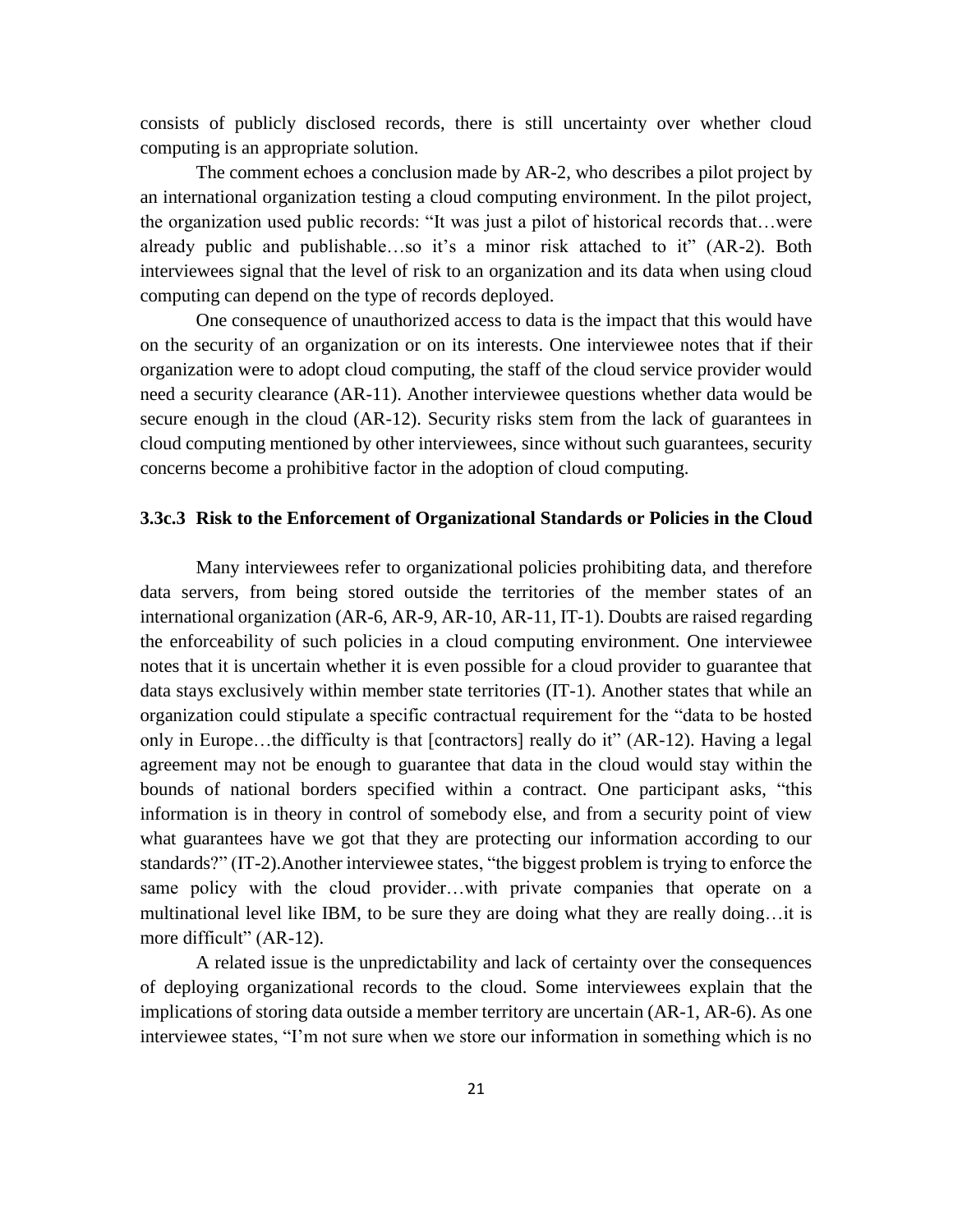longer our own international territory, what would be the impact on it" (AR-6). The statement draws attention to the fact that, despite the increasing integration of cloud computing models, the full impact of the technology is as yet unknown. As one interviewee remarks, "I think we need to make sure we're doing it correctly, that we have a policy, that we protect ourselves contractually, and I'm not really convinced that…we can contractually protect ourselves or contractually protect our extraterritoriality at this time...the cloud is a very much untested territory" (AR-7). This perceived lack of guarantee or inability to enforce policies in the cloud seems to act as a significant barrier to the adoption of cloud technology within international organizations, as exemplified by an unequivocal statement by AR-10: "I think that it's just not…a question. [Extraterritoriality] just needs to be guaranteed. If it cannot be guaranteed, then it is simply not done."

## **3.3c.4 Risks to Data Ownership**

Four interviewees express a concern over the ownership of data (AR-2, AR-9, AR-10, IT-2) deployed to the cloud. One interviewee states: "Our major worry or concern was really, this data still belonged to the UN, so we needed to know where this data was really placed…this data should never appear as being [the] property…of someone else or…another body" (AR-2). The interviewee explains that the issue of ownership has less to do with copyright issues than with concerns over the use of information and intellectual property, and in particular, with the "reputational risk of the misuse of this information"  $(AR-2)$ .

In the context of cloud computing, AR-10 asserts, "ownership of the [organization's] information…can never change [to] whoever is the service provider." She reiterates, "there can be no transfer of ownership" (AR-10). Ownership must always remain within the organization, and in a cloud contract, ownership of data deployed to the cloud "needs to be crystal clear," so "you would have to define" it (AR-10). IT-1 similarly suggests, "there would definitely have to be some sort of agreement as to whose information this was, the whole legal aspect of it," another call to establish clear ownership of data deployed to the cloud.

A discussion with one of the interviewees turns to concerns over the potential for third-party service providers to abuse intellectual property rights: "Some of those free services, they say, if you put something on our site it's free, but then it becomes our property, which is not possible in the organization, and people often probably don't even know that…and then there are problems" (AR-9). AR-10 affirms, "I think also ownership…is linked to inviolability...[the data] should be the property of the organization" (AR-10).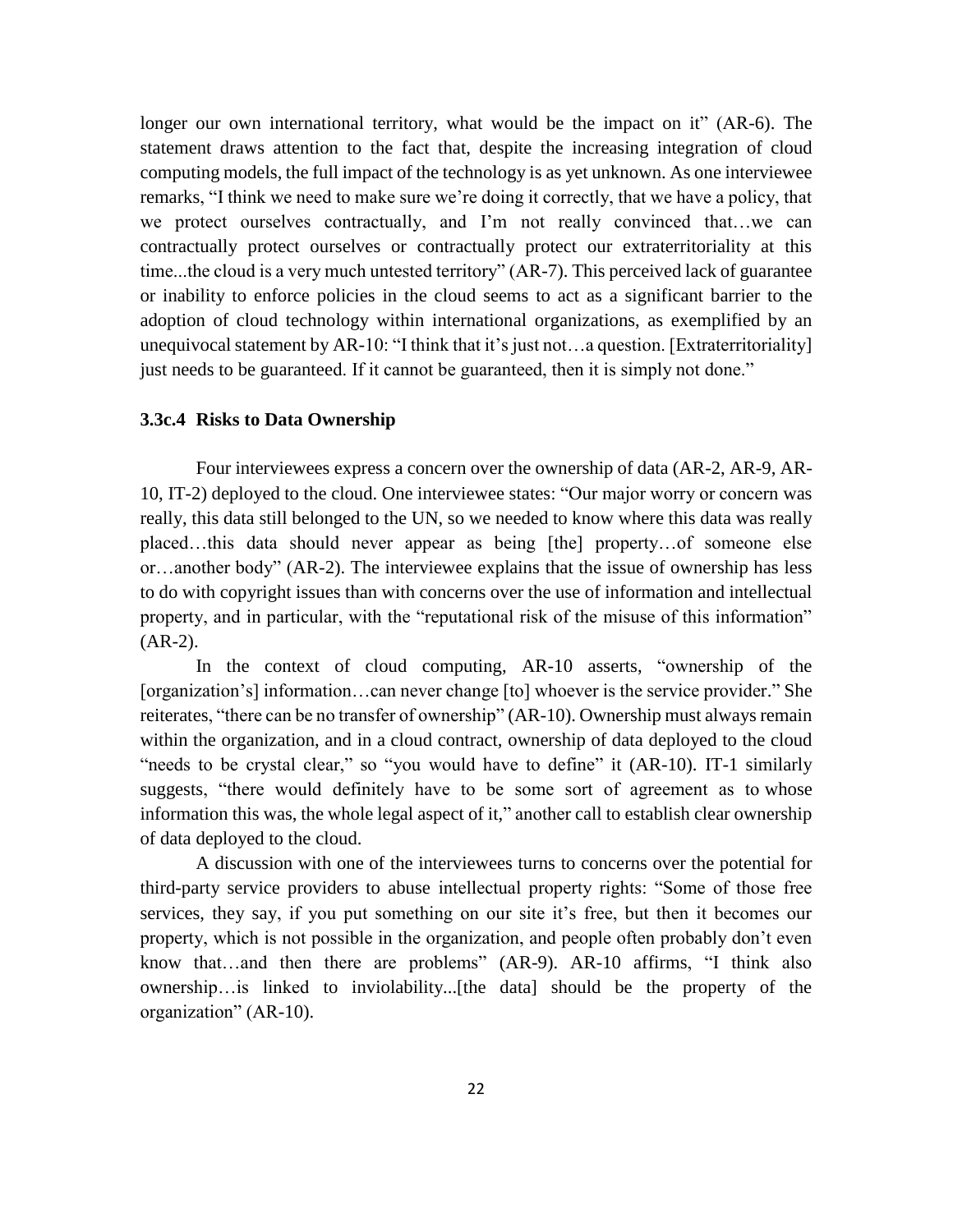## **3.3c.5 Risk of Loss of Custody**

Several participants highlight custody of records in cloud computing as an issue (AR-1, AR-7, AR-8, AR-9, AR-10). Some interviewees express the belief that records are not safe unless they are in the custody of the organization, whether in the form of physical records or digital records on a server. One interviewee states, in regards to an organization's records, "…there can be a transfer of custodianship, but that always has to be to an organizational entity, not to an external service provider" (AR-10). Another interviewee states, "based on the interpretation by the legal people, extraterritoriality means that we can only keep all of our records that are in archival custody inside the building" (AR-1). When legal staff were asked, "Can we then put the material somewhere else? The response we got is, 'No you cannot, because we only have that extraterritoriality principle in place in the building'" (AR-1). According to this view, custody is a prohibitive factor in the decision to adopt cloud computing, since it is an outsourcing model wherein physical custody of records is not possible. Instead, digital records are processed, transmitted and stored off-site, through remote and opaque processes that are difficult to monitor. The virtualized nature of cloud computing services and the distance and scale that characterizes the technological infrastructure, both in terms of geographic distribution and end hardware (data centres, etc.), complicates the question of the meaning of archival custody.

However, one interviewee states that in cloud computing, "The records are maybe not for the time being, then, in the organization, but they're still in the organization...Even if they're in another place" (AR-9). The statement suggests that even if records are not directly in the custody of the organization, and outsourced instead to third-party services, they are still considered conceptually and intellectually to be "in the organization."

## **3.3c.6 Risks to Data Integrity**

Participants express concerns over the integrity of data deployed to the cloud. Integrity is discussed by participants in various ways, meaning whole, un-tampered with, unaltered, and auditable, or having a verifiable trace (AR-4, AR-7, AR-11, IT-3). AR-7 states, "to the best of my knowledge…we're not using a private isolated cloud, nor what some might call an internal cloud…It depends on how you would define private cloud. I mean are the records…isolated on their own servers [with] no records of any other body…on those servers as well?…I doubt there was any contractual obligation to separate or to delineate between our records and records from other entities." The question alludes to an issue inherent in various cloud computing service models, wherein the data belonging to one organization could be mixed with that of other organizations. Again, this becomes a problem particularly when organizations manage classified or sensitive information, a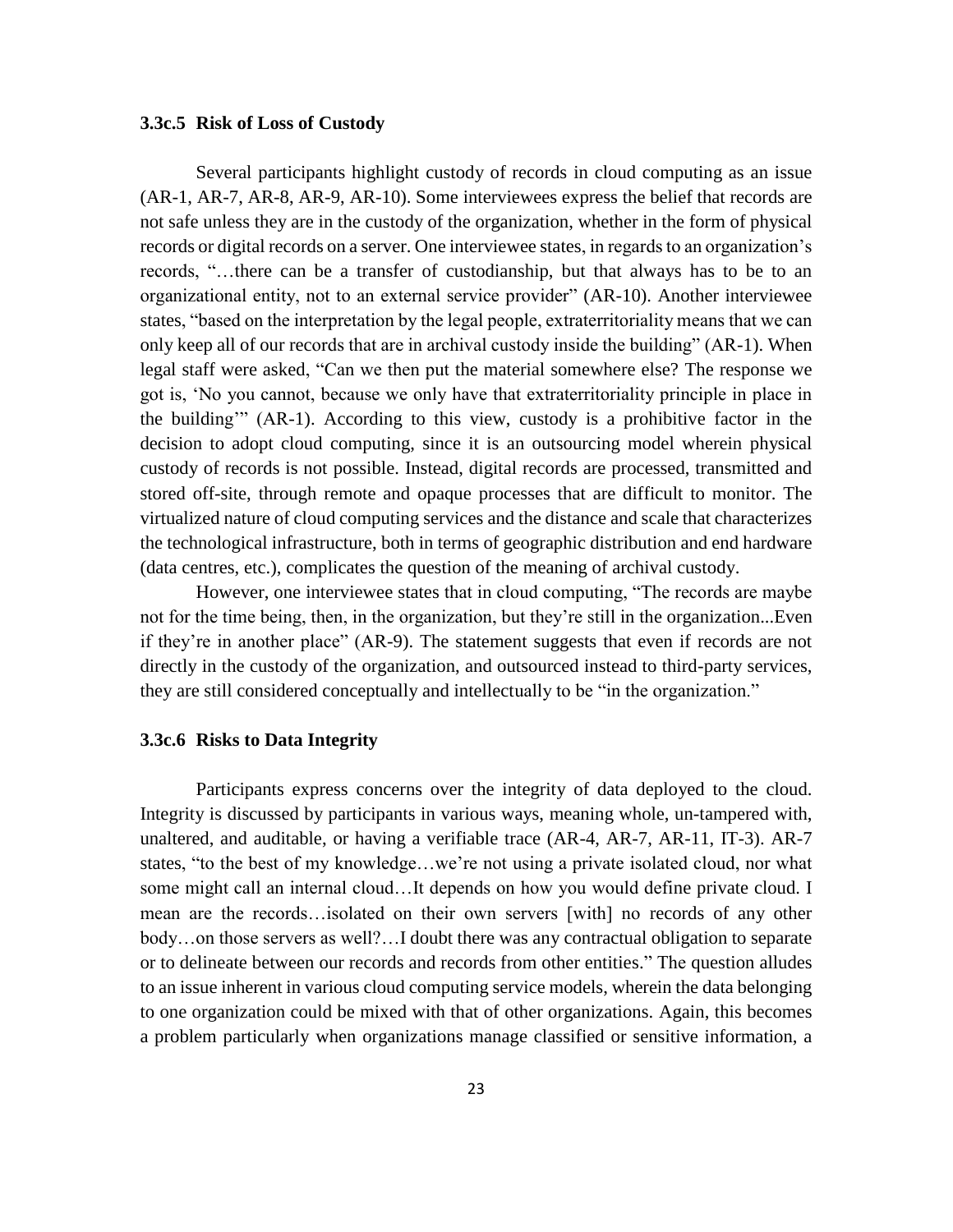reality for most international organizations.

Another interviewee speaks of the need to "...guarantee...that the records cannot be tampered with, altered in any way," and stresses the importance of ensuring that records are traceable and that their integrity remains intact, meaning "...that the records that we put [in the cloud] are the same that we will retrieve" (AR-4). Similarly, IT-3 notes challenges related to "ensuring that the information is really correct, that it has not been hampered by any third parties or individual or organization." AR-11 questions how one could prove that records have not been tampered with, and concludes that she cannot see how organizations could entrust their records to the cloud.

## **3.4 Themes Addressing Research Question 4**

## *How can risks be mitigated and benefits enhanced when/if international organizations decide to entrust their records to the cloud?*

While participants express mixed levels of confidence in the appropriateness or potential of cloud computing to be adopted by their organizations, citing various factors, many also offer suggestions and mechanisms to safeguard records in the cloud. Many of the mechanisms relate to contractual or legal means to ensure that records delegated to the cloud are properly managed, but other measures, such as technological and physical protection measures or the development of policy, offer complementary means to mitigate the risks of deploying records to the cloud.

#### **3.4.1 Develop detailed service agreements**

Participants acknowledge that one way to mitigate the risks of cloud computing is to draw clearly defined and detailed contracts with cloud service providers (AR-3, AR-4). AR-4 asserts, "you should clearly define what are the requisites and spell out everything that is expected…it's very important to think about all the eventualities, define them clearly in the contract." AR-3 describes an example of "a dataset maintained off-site…by a third party," for which "there were very elaborate MoUs wrapped around the contract. And there were also very stringent measures taken to transport the data to and from the vendor." AR-10 maintains that a particular detail that would need to be contractually defined is ownership of data.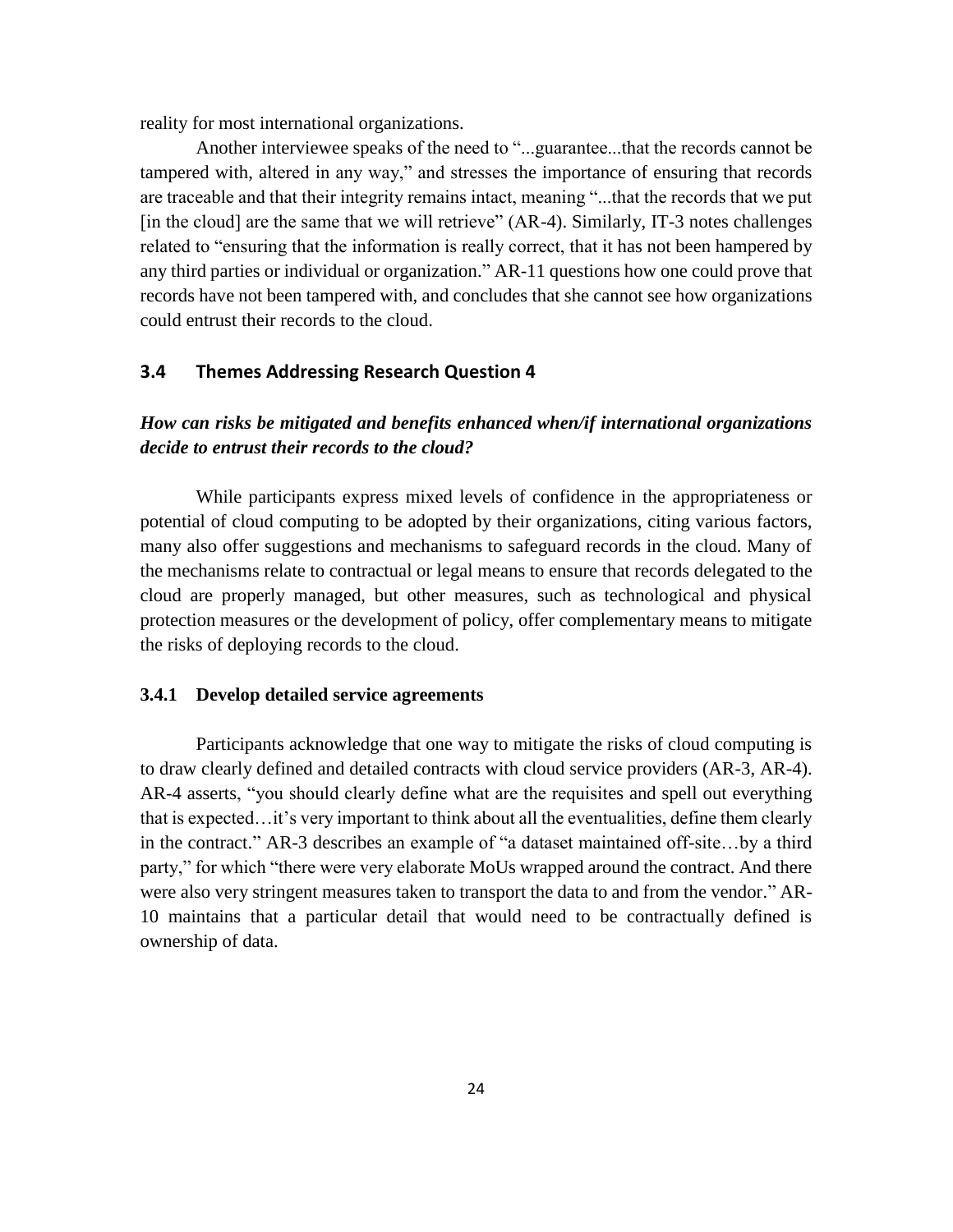## **3.4.2 Include contract provisions to protect inviolability and jurisdictional immunities**

Three interviewees believe that inviolability and jurisdictional immunities need to be respected in cloud computing contracts, or point to standard clauses in external service agreements of their organizations that protect the immunities and privileges of the organization (AR-3, AR-9, AR-10). For example, AR-3 remarks, "there is language in our MoU with [a cloud service provider], even though that's public information, there is language around inviolability, that's absolutely standard in any cloud [contract]." Even if only public records of the organization are deployed to the cloud, the agreement with the service provider would stipulate a standard inviolability clause. AR-3 clarifies that, "in fact all [of the organization's] contracts with external vendors do make provisions regarding the protection of privileges and immunities and inviolability."

AR-9 confirms, "We've used external companies, for example, for digitizing archives. There's always a contract. The contract contains all the clauses for confidentiality and inviolability." For AR-9, "a contract that respects all the laws and the conventions of the organization" would need to be implemented in a cloud computing service contract; for emphasis, she cites a constitutional treaty of the international organization in which privileges, immunities and inviolability are stipulated. Another interviewee, in describing a potential cloud service contract, states, "Inviolability would definitely be there, [as well as] extraterritoriality and immunities" (AR-10).

#### **3.4.3 Include contract provisions specifying which laws would apply to records**

Some participants suggest establishing a contractual clause to specify which laws would apply to the records deployed to cloud computing. AR-4 stresses, "specify very clearly…which is the legislation that applies, so for example these are our records, it follows that the regulations of the EU institution of the [international organization] would apply to [our records in the cloud], but clearly spell it out and if there's any dispute, define also how it would be settled" (AR-4). AR-12 states that a specific contractual requirement would be for "the data to be hosted only in Europe."

## **3.4.4 Ensure organizational standards are met, for example through audit and inspection controls**

After contract clauses, participants express with almost as much frequency the need to ensure that third-party service providers meet the standards of the organization (AR-11, IT-3), for example through audit and inspection controls (AR-10, AR-11). As one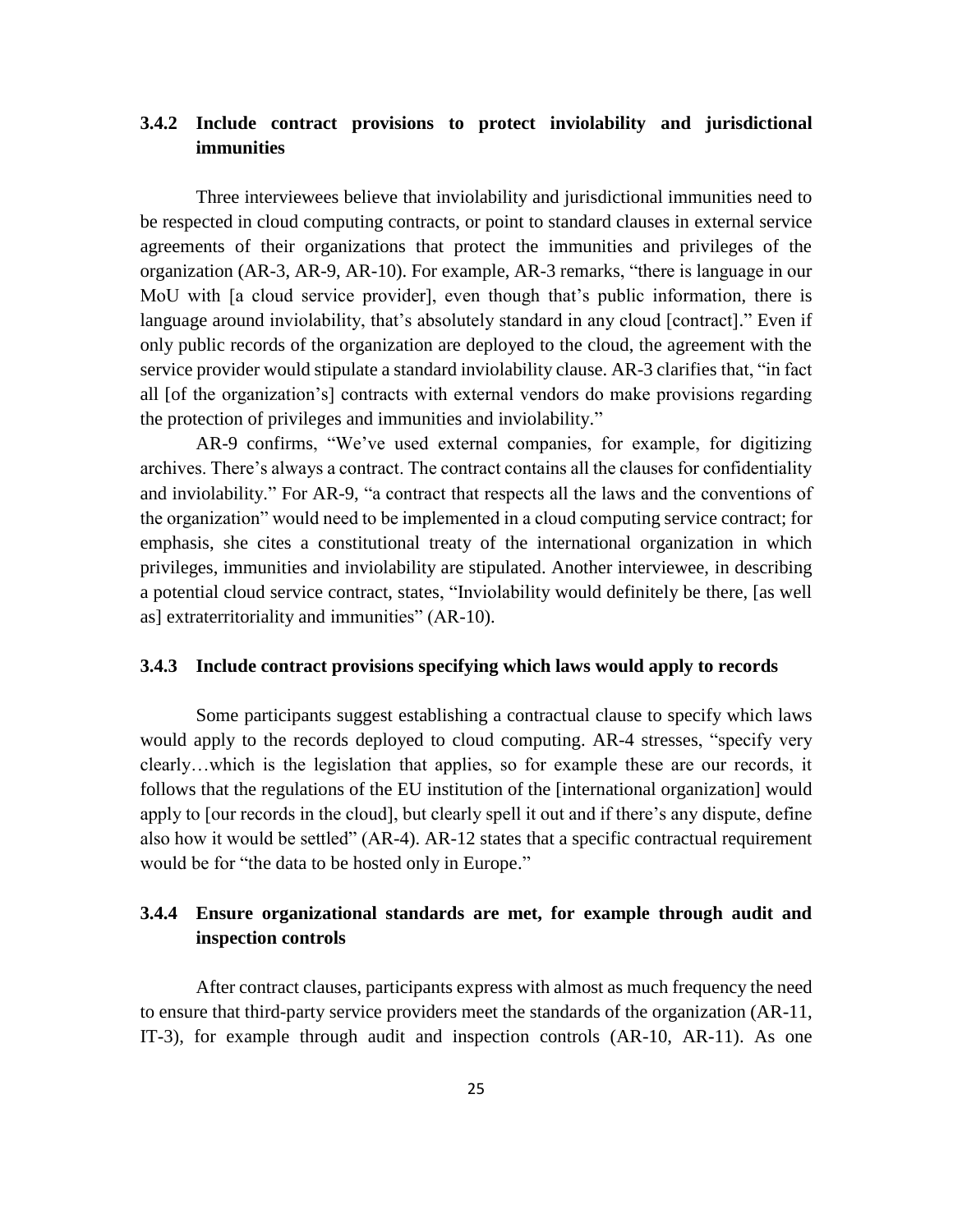participant notes generally, "We're not yet there, but I would say that one of the most important [measures] would be engagement by the service provider to comply with the policies and regulations [of the client organization]" (IT-3). Another interviewee emphasizes compliance with the standards of the organization: 'Obviously [there] would have to be a guarantee that the service provider would provide the services according to the standards set by the particular agency [within the organization]…we all have standards of what we would want'; this would include 'minimum standards for security…that the provider would have to agree to or guarantee [could] be met' (IT-2).

Two interviewees mention audits and inspections by their organization as a way to ensure that external providers comply with standards (AR-10, AR-11). AR-10 notes that it is not enough to embed a clause within a contract; the organization:

*…also has to monitor and control it…This is also part of the accreditation process, where someone in…security would actually go out, inspect these sites…this accreditation process is something we see in basically the underlying part for all sorts of services. You have to have that in place before anything will actually be considered…for us, it's the only way to make that work*.

Another participant underlines the fact that 'for records, there are legal requirements that the provider has to meet organizational standards, and the organization needs to certify that it has been done' (AR-11). However, she questions how to prove that records have not been tampered with, and surmises that 'unless an audit control is in place, and can be provided to the organization,' the organization cannot trust records to the cloud (AR-11). AR-11 also notes that 'third parties must accept our security guidance'; a few years ago, the organization cancelled a contract unrelated to cloud computing because the contractors were not compliant with organizational standards.

## **3.4.5 Develop or revise policies and/or a governance framework to address cloud computing and involve the archival/records management profession in cloud computing decisions**

Some interviewees call for international organizations to form or revise policies and governance frameworks that address cloud computing. One participant states, "Legal needs to come up with some kind of a recommendation or absolute policy" for addressing cloud computing (AR-5). Another participant opines that there needs to be "a governance group" to devise a cloud computing policy (IT-3). A third interviewee foresees the possibility that cloud computing technology will become an inevitability, to which organizations may be bound to adapt: "we may be forced because it is said that the forces for cloud computing are quite strong in the business and also in [the organization]. So,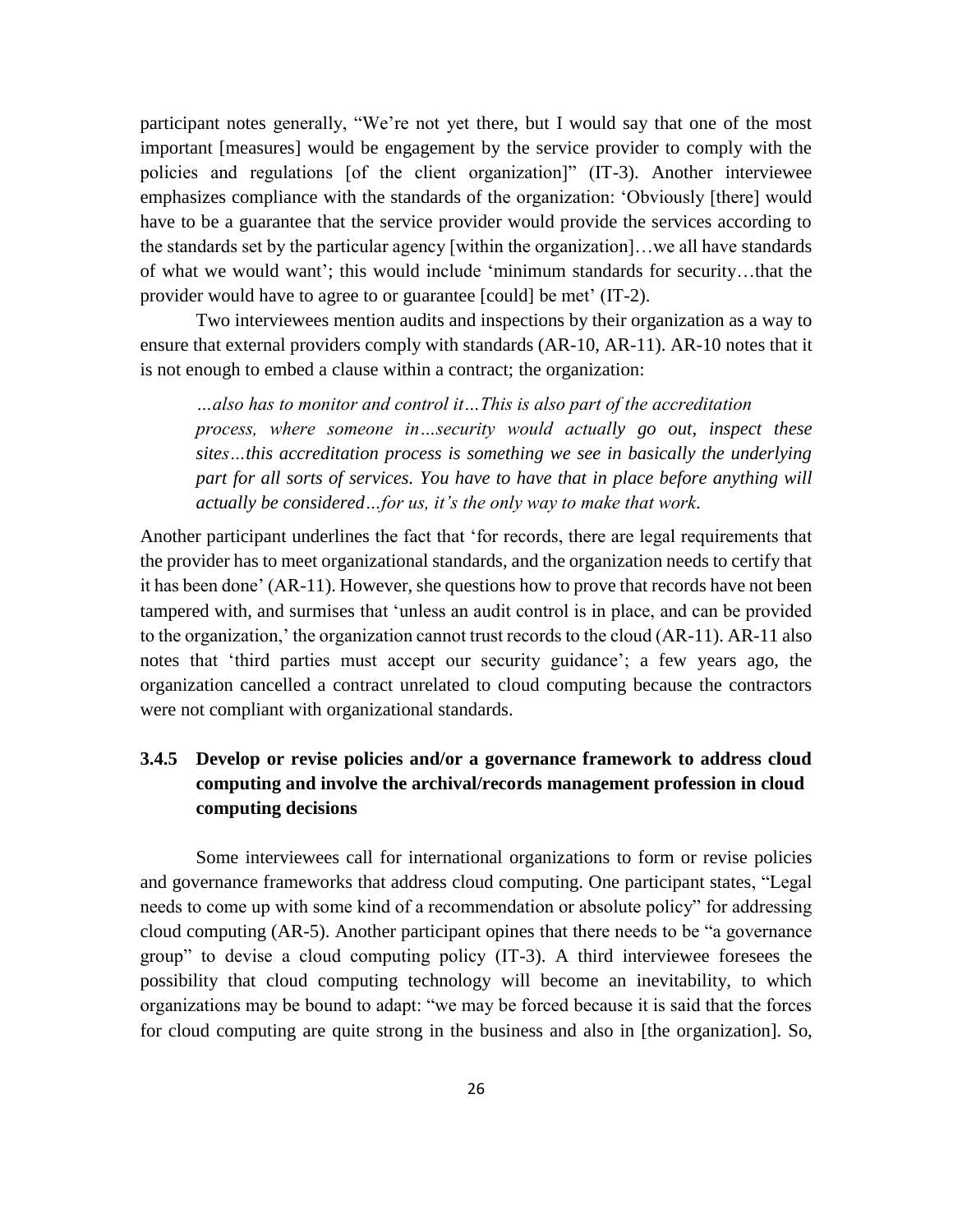where technology is going, it may force us to review our security policies" (IT-1).

Two participants stress the need for archivists and records managers to play a more active role in decision-making and policy development related to cloud computing technology within organizations. As AR-4 states:

…*we need to be proactive, I'm saying this for my institution, I was surprised to see [that my] apparently very conservative institution…are taking the preliminary steps [to consider adopting cloud computing] and…nobody's waiting for us in this discussion, so we should be proactive and move and appear and say…we records professionals have something important to say about this, and when you define these records, these cloud policies, we should be moved*.

AR-4 elaborates that the information management unit in their organization is "trying to become a player in these issues, try[ing] to have an active role, because until now for many decisions, records and archives management has been not considered. It's an afterthought at best. But in this case obviously it has important implications and we should be present…and contact these people and tell them look, when you launch this cloud policy take us into account. At least think of us as possible stakeholders and give us an opportunity to say our point."

In the same vein, AR-6 states: "we [archivists/records managers] can always insist that we should be involved. This is how it always happens." The latter statement suggests that archivists and records managers do not become participants in decision-making processes unless they are proactive.

## **3.4.6 Manage the type of records deployed to the cloud**

Many interviewees perceive that one way to mitigate the risks of deploying records to cloud services is to limit or manage the types of records that organizations entrust to third-party providers. Two interviewees cite pilot projects within their organizations that test cloud computing services using public records, which pose a low risk to the privacy and security of data and organizations (AR-2, AR-4). Interviewees also perceive the need to define the type of records that are deployed to the cloud:

*We need to think also [about] the kind of records that would go into the cloud, because I don't think that for this organization all records would go…once the kind of records are clearly defined, for example, these are public, then what are the requisites. If some records are not public or have some more stringent requisites for security, then we need to specify something different (AR-4).*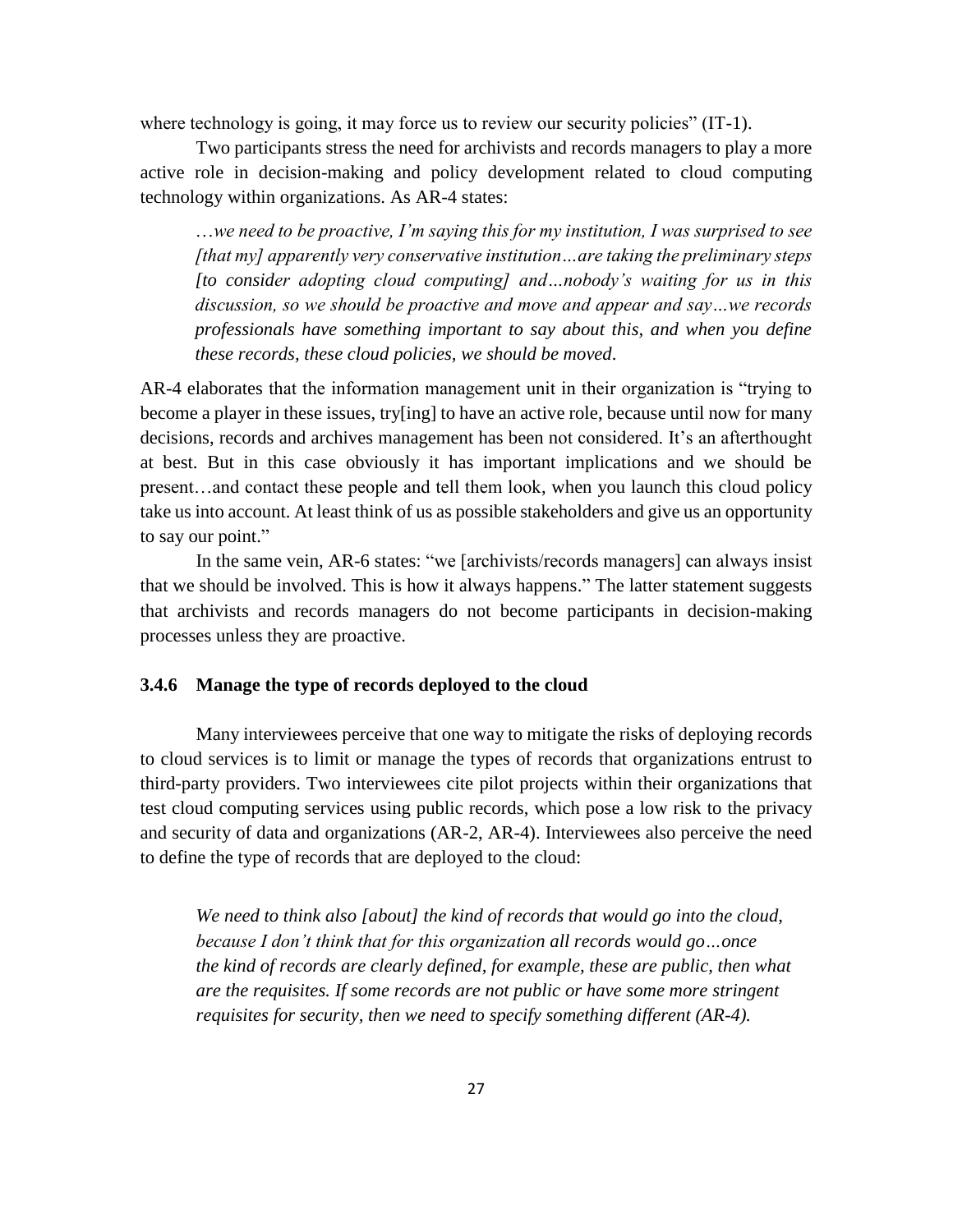Another interviewee asserts, "we need to determine what kinds of things are being put on the cloud and what kinds of things people plan to put on the cloud" (AR-5). One interviewee holds the viewpoint that their organization should "decide…what will be cloudified, what will be de-cloudified. There should be some governance decisions. That's how the policy should look" (IT-3). The interviewee imagines a cloud computing policy that would outline the kinds of records that should and should not be managed using cloud services. Finally, AR-9 predicts that cloud computing "will probably be for things that are published to share in the context of a project [or] to share information with a third party [and] with the external community...[but] confidential records, I can't see them move to the cloud" (AR-9).

#### **3.4.7 Introduce technological and physical protection measures**

Apart from legal, contractual or policy measures, other measures for addressing the risks of cloud computing include technological and physical protection measures focusing on data security. One interviewee suggests cryptographic measures for ensuring the security of records in the cloud (IT-1). Customers who "come with their own cryptographic devices, which the users control…add on top of the security offered by Microsoft. It gives [the client] an additional level of security and potentially it could meet a company's or somebody's inviolability requirement" (IT-1).

Another interviewee suggests the preservation format PDF/A as a measure to ensure that inviolability is not circumvented: "So far, what I know is that it's really a technical thing, but PDF/A for ensuring the security facet, ensuring that the information is really correct, that it has not been hampered by any third parties or individual or organization...even on-premises, inviolability is addressed via these technical solutions, provided by Adobe, PDF/A...It's a special format for archiving information to ensure that it will be inviolable, in theory" (IT-3).

Two participants suggest technological checks for ensuring the integrity of records in the cloud and as a guarantee that they have not been tampered with. AR-11 states that third-party providers 'must be willing to accept the [organization's] vulnerability checks and implement remedial measures required by' the technology oversight agency of the organization. Similarly, AR-4 opines that "we need to establish protocols to control…procedures of transfer [in cloud computing]…to ensure this integrity, for example, whenever we push something to the cloud and then it's retrieved and passed through…hashtags, algorithms, to make sure that the records are the same that we send."

One participant suggests that data server centres must be physically protected "in a similar way [from] what we asked for external physical storage" for paper records: "I would go back to…all that we have written about when we…outsource our storage areas…When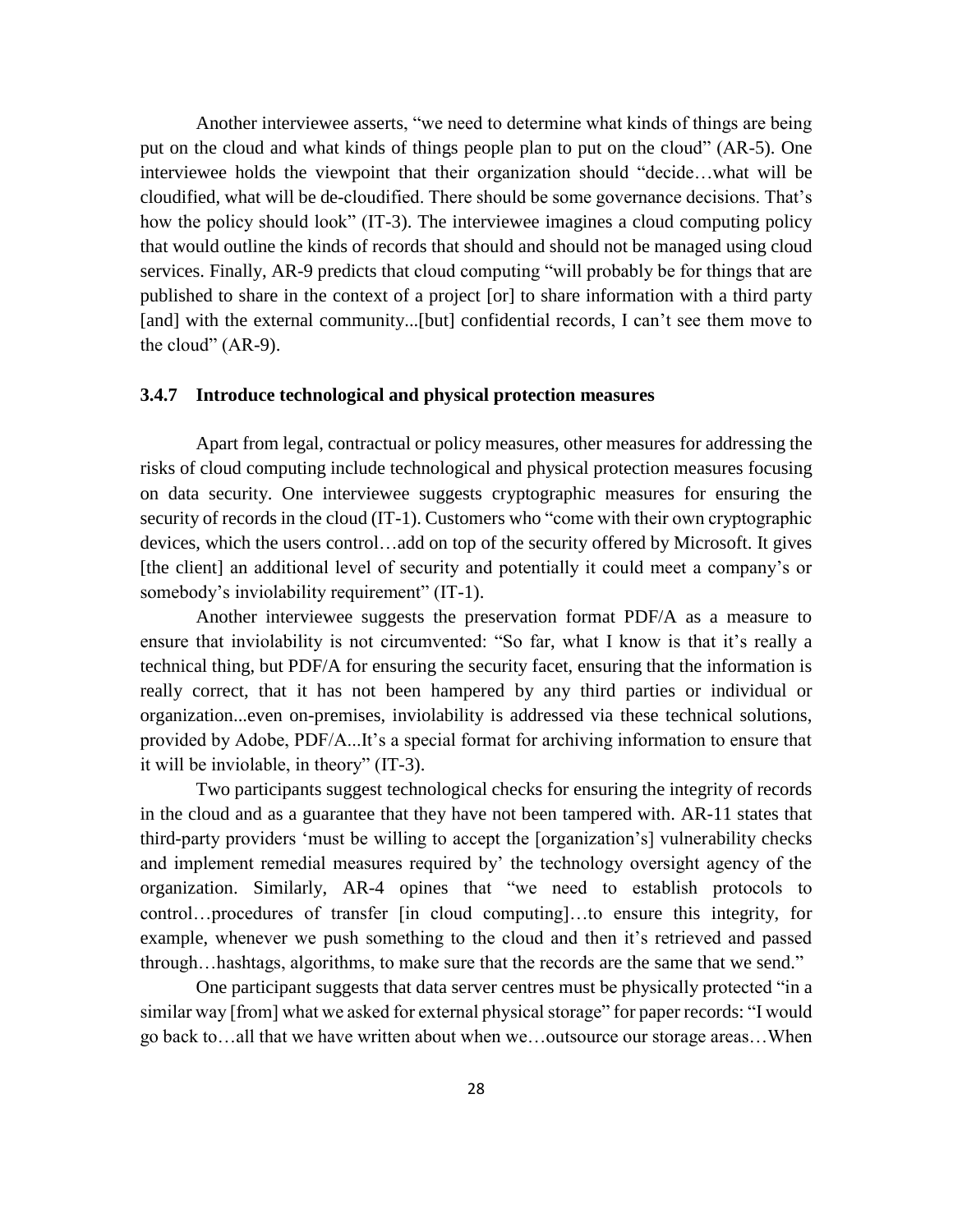it was for physical [records], all the things we have thought about…that it has to be safe, that there's no unauthorized access" (AR-6).

#### **3.4.8 Request specific service measures: continuation of service, continual access**

Some interviewees assert the need to ensure that specific service measures are in place to mitigate the risks of deploying records to the cloud. One interviewee mentions that it would be important to ensure availability of services, especially during peak times (IT-3). Another interviewee cites the need to guarantee "access over time to the information" in relation to retention and disposition schedules (AR-10), suggesting a concern with access to data and services over a longer term and throughout the lifecycle of records. The same interviewee expresses a concern with maintaining the integrity of information, by stating that the second most important measure when adopting cloud services "would be defining the exit strategy to ensure that we would get the information back in the correct form" (IT-3). Another interviewee suggests "not putting all your eggs in the same basket, have a system of several providers, at least two providers in order to guarantee continual service"  $(AR-4)$ .

## **3.4.9 Use a private cloud**

One interviewee explains that their organization has adopted cloud computing services, but uses a private cloud: "The fact that they selected a private cloud was of course [so] they can have their own rules for it" (AR-6). The implication is that in a private cloud, as opposed to a public, community or hybrid cloud, an organization has more control over the management of their records in the cloud.

## **3.4.10 Address concerns of member states**

The politics of multilateral relationships figure as a consideration for one interviewee, who notes the importance of members states' concerns in the decision to adopt cloud computing services by their organization:

*…we also need to…think about how we would address concerns about the cloud if they were expressed by our member states, because our member states…pay attention to all sorts of things, and it is potentially something that they could say, well you know I hear you're putting records in the cloud and that's not safe, what are you thinking? We would need to have clearly thought about the issues…because it's certainly something that could…be questioned…by member states…and they have strong feelings about some other countries…so I think that*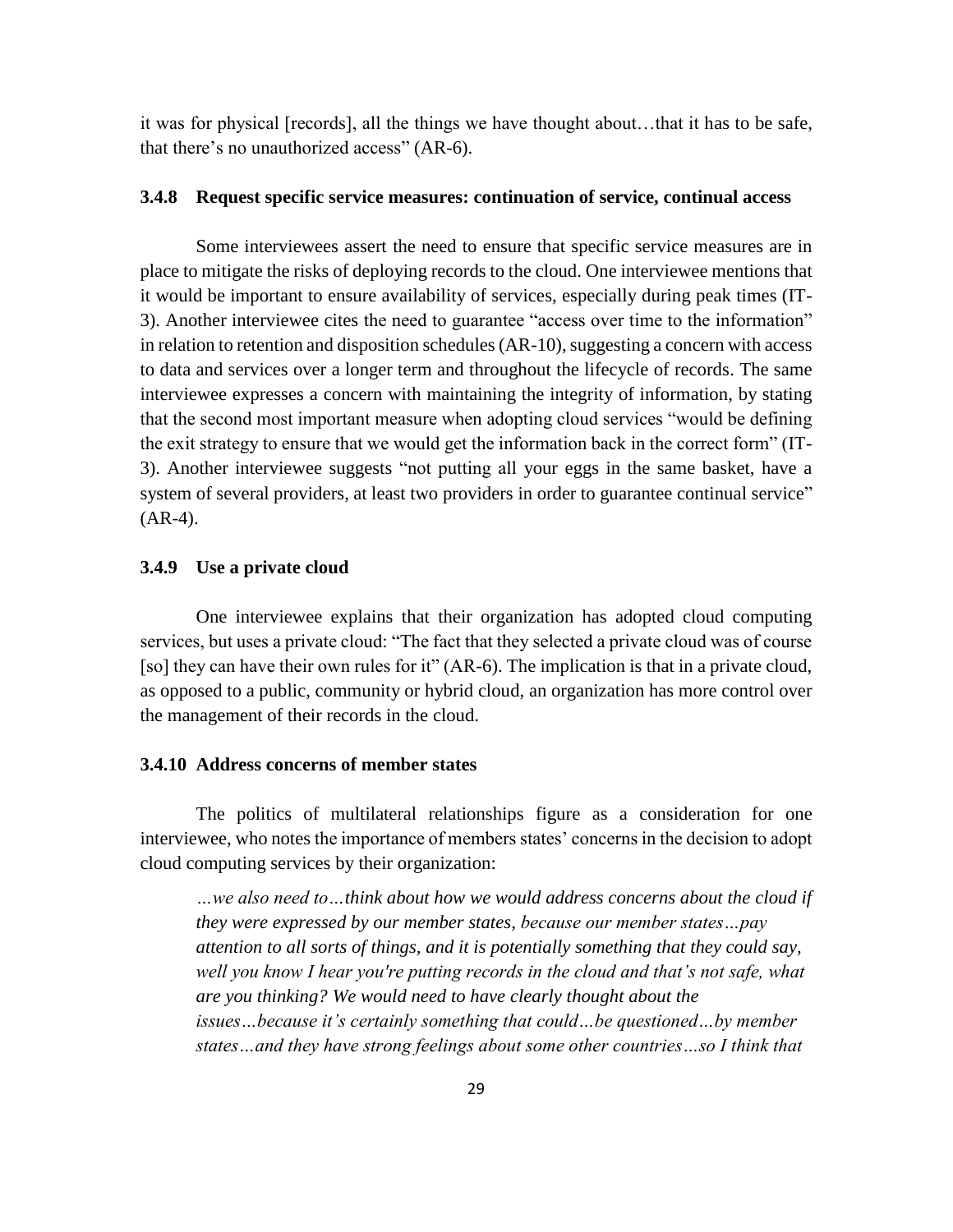*would definitely be a concern* (AR-5).

This echoes the comments of other interviewees who, in discussions on extraterritoriality, voice the need to ensure that data in the cloud stays within the territories of member nations (AR-6, AR-9, AR-10, AR-11, IT-1). Political borders and international relations thus play a role in the deployment of cloud computing. In the example provided by AR-5, the member states of international organizations could, for political and/or security-related motivations, challenge initiatives to adopt cloud computing. Moreover, as discussed in the previous section, the locations of data storage and transmission in a cloud computing model could, in both perceived and real ways, pose a jurisdictional threat to an organization's data, and therefore to international organizations.

## **4. Conclusion**

The interviews offer an insight into the experiences and perceptions of archivists, records managers, and information technology staff on the adoption and employment of cloud computing in international organizations. A picture emerges revealing that factors which render cloud computing attractive for international organizations are the same features perceived to pose significant risks. These can act as barriers to the adoption of the technology within typically security- and privacy-conscious international organizations. The findings also highlight organizational issues that suggest the lack of a coordinated approach to the adoption of cloud computing, especially between various units and between different types of professional experts within organizations. In particular, archivists and records managers are often left out of the process of cloud computing implementation, and there is also a lack of governance frameworks and policies that address the fundamental shift in the service model for managing, processing and storing records and for carrying out various business functions.

As a consequence, the attendant legal, organizational, security, privacy, human, and technological issues that arise along with the technology need to be addressed. These include the risks to inviolability and the jurisdictional immunities of international organizations, both principles which, while constituting an essential aspect of the distinct character and status of international organizations, are often not well-enough considered, understood, or addressed in relation to the outsourcing of records to third parties. Many of the concerns raised regarding the immunities of international organizations revolve around the jurisdictional and legal uncertainties posed by the distributed and virtualized nature of cloud computing. Legal issues intersect with matters of ownership, custody, integrity of records and information, and trust in third-party services. In response to these complex challenges, which clearly require a multi-disciplinary approach, archivists, records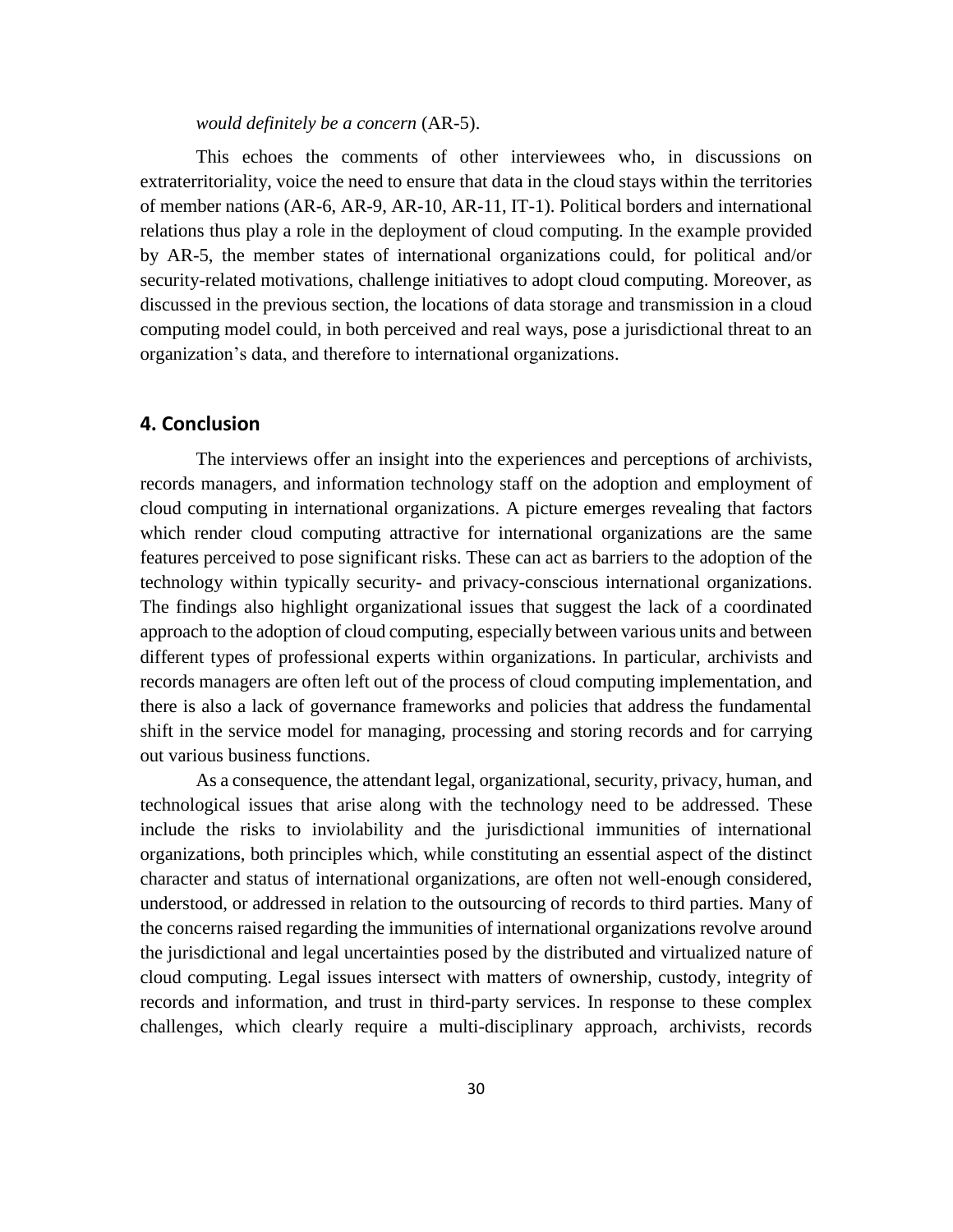managers and information technology professionals have much to offer and to gain, both from working together and with other staff, and from pro-actively offering their concerns and expertise as part of the adaptation process, as evidenced by interviewees' recommendations, experience, and sensitivity to the issues at stake.